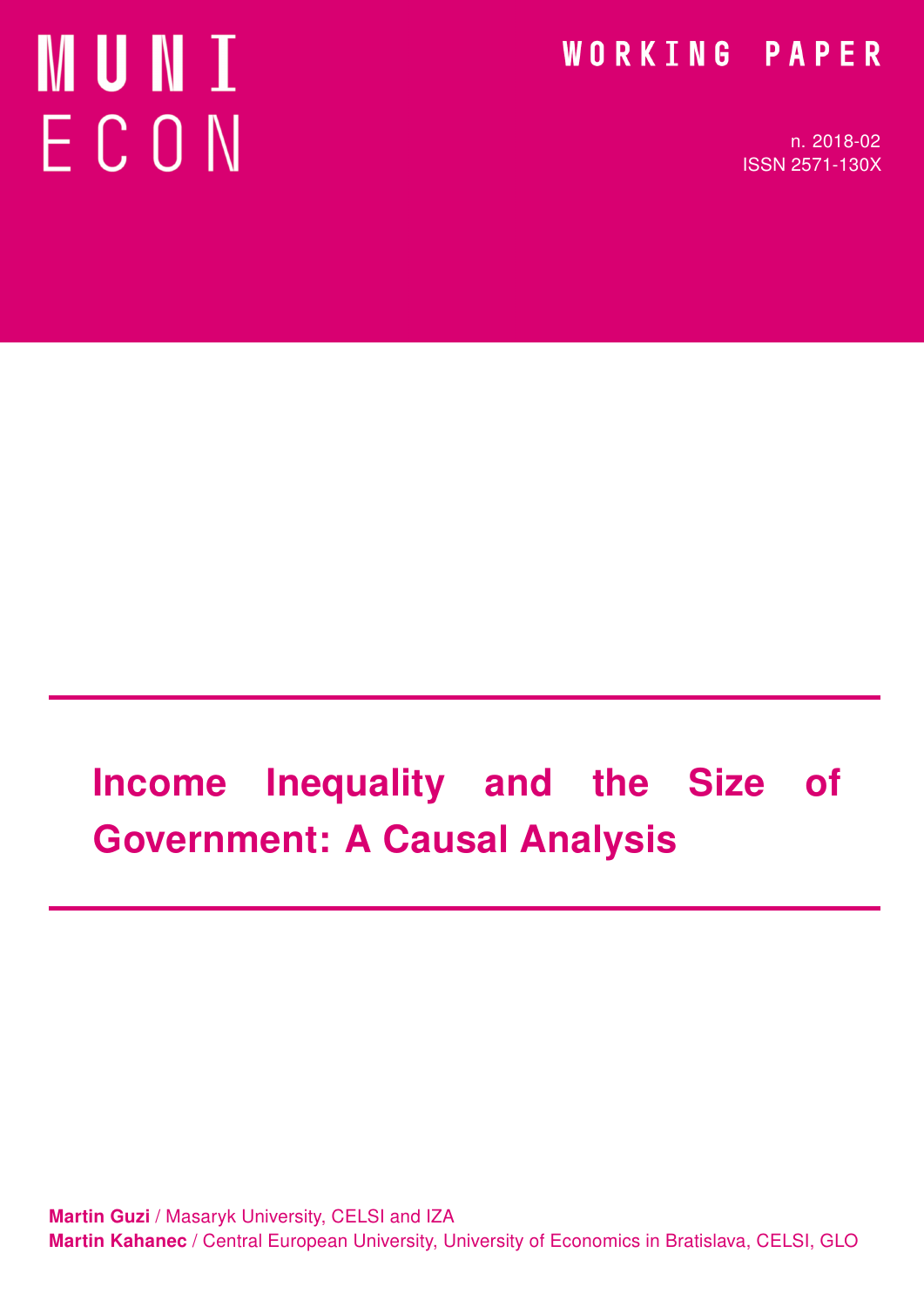## Income Inequality and the Size of Government: A Causal Analysis

### Abstract

Expansion of the public sector and redistributive policies may reduce income inequality, but formal tests suffer from the problem of endogeneity of government size with respect to the distribution of income. Studying 30 European countries over the period 2004-2015, we apply instrumental variable estimation techniques to identify a causal relationship between income inequality and government size, measured as the government expenditure share in GDP. Using a novel instrument  $-$  the number of political parties in the ruling coalition  $-$  we find that accounting for the possible endogeneity of government size increases the magnitude of the estimated negative effects. Our findings thus suggest that much of the literature underestimates the true role of the government in attenuating income inequality. The estimated relationship between income inequality and government size persists in a series of robustness checks.

Masaryk University Faculty of Economics and Administration

Authors: Martin Guzi / Masaryk University, CELSI and IZA Martin Kahanec / Central European University, University of Economics in Bratislava, CELSI, GLO

Contact: martin.guzi@econ.muni.cz Creation date: 2018-12 Revision date:

Keywords: inequality, redistribution, government size, instrumental variable, Gini index JEL classification: D31, D60, H20

Citation: Guzi, M., Kahanec, M. 2018. Income Inequality and the Size of Government: A Causal Analysis. MUNI ECON Working Paper n. 2018-02. Brno: Masaryk University.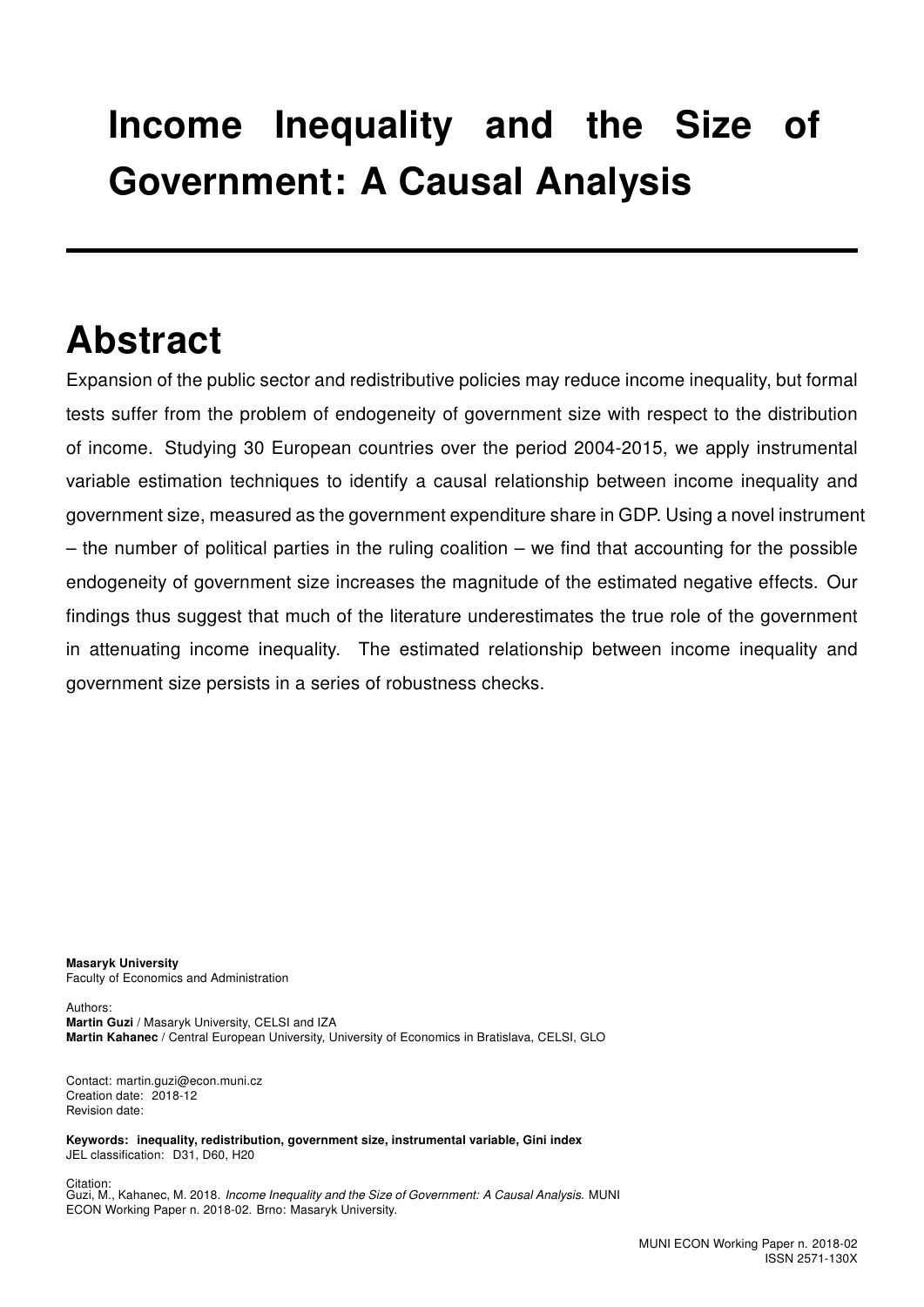#### **Income Inequality and the Size of Government: A Causal Analysis**

#### **Martin Guzi**

Masaryk University, CELSI and IZA

#### **Martin Kahanec<sup>1</sup>**

Central European University, University of Economics in Bratislava, CELSI, and GLO

#### **Abstract**

Expansion of the public sector and redistributive policies may reduce income inequality, but formal tests suffer from the problem of endogeneity of government size with respect to the distribution of income. Studying 30 European countries over the period 2004-2015, we apply instrumental variable estimation techniques to identify a causal relationship between income inequality and government size, measured as the government expenditure share in GDP. Using a novel instrument – the number of political parties in the ruling coalition – we find that accounting for the possible endogeneity of government size increases the magnitude of the estimated negative effects. Our findings thus suggest that much of the literature underestimates the true role of the government in attenuating income inequality. The estimated relationship between income inequality and government size persists in a series of robustness checks.

JEL codes: D31; D60; H20

1

Keywords: inequality, redistribution, government size, instrumental variable, Gini index

Acknowledgments: The authors gratefully acknowledge grant APVV-15-0765: Inequality and economic growth, and support from the Grant Agency of Masaryk University (Grant No. MUNI/A/1123/2017). This paper reflects the views of the authors only. For helpful comments, we are grateful to Alexander Klein and to participants in various seminars at CEU's School of Public Policy, Masaryk University, and the University of Economics in Bratislava; the 2018 ESPE conference in Antwerp; the 2018 Czech Economic Society conference in Prague and the 2018 SEAM conference in Bratislava.

<sup>1</sup> Corresponding author: Martin Kahanec, School of Public Policy, Central European University, Nádor u. 11, H-1051 Budapest, Hungary, Email: KahanecM@spp.ceu.edu.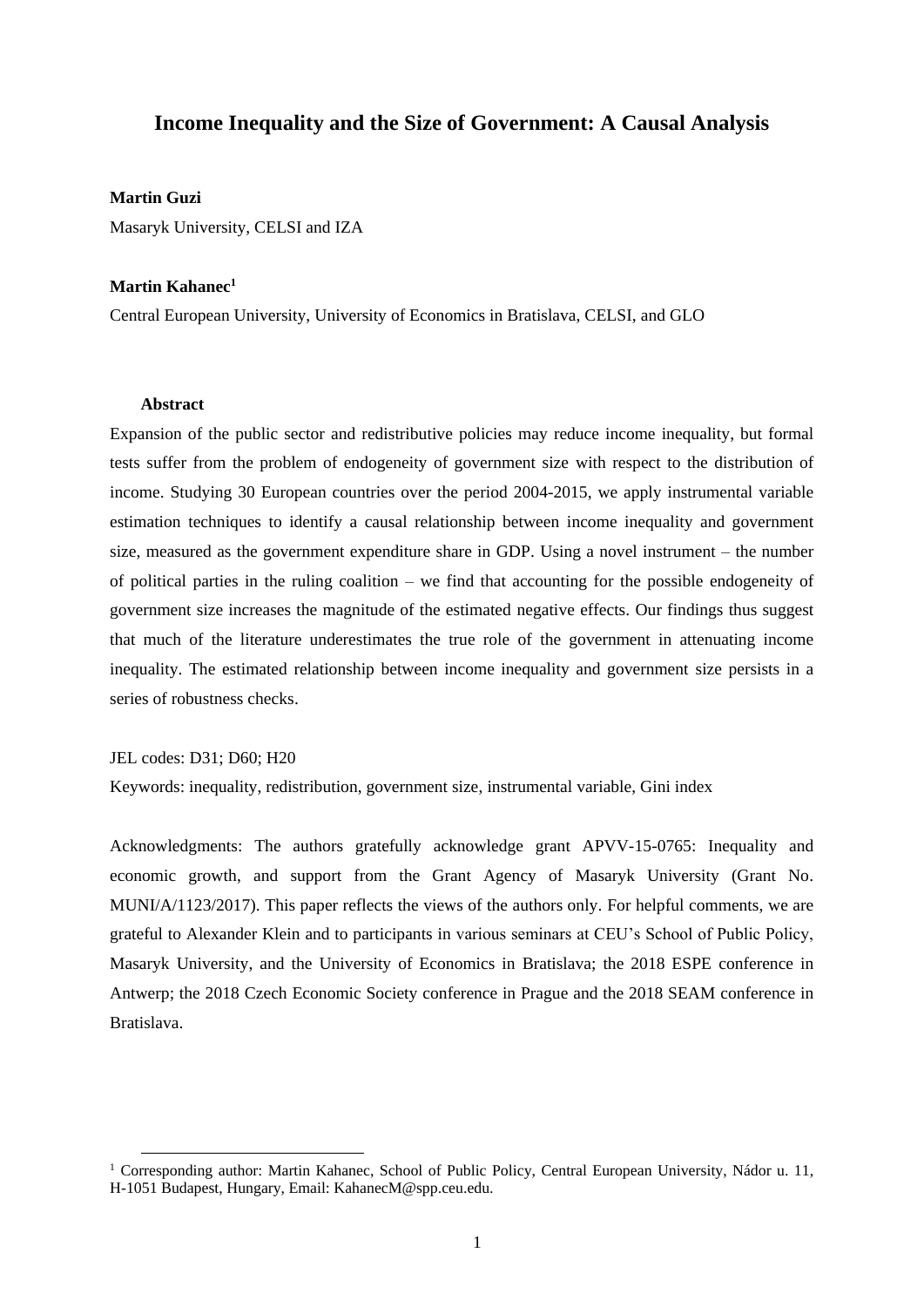#### **1 Introduction**

Income inequality and the role of redistribution policies are central topics in economic and political debates, as well as in the academic discourse. Income inequality is often seen as detrimental from the social, economic, and political perspectives, and has been documented to lead to various social and health problems (e.g. Wilkinson and Pickett, 2009; Chetty et al., 2016). Recent research shows that sustained high levels of income inequality are detrimental to economic growth, and that more equal societies create conditions for higher and more sustainable economic development (e.g. Easterly, 2007; Berg, Ostry, and Zettelmeyer, 2012; Ravallion, 2014; Cingano, 2014). Some studies have also documented that government spending aimed at reducing income inequality is not hampering economic growth, and that policies designed to reduce income inequality in fact help to improve social outcomes and also to sustain long-term growth (Ostry, Berg, and Tsangarides, 2014).

On the other hand, some arguments against redistributive and other pro-equality policies include: (i) the notion that inequality generates incentives to invest in human capital and innovation and thus stimulates economic growth (Okun, 1975); (ii) the textbook deadweight welfare losses due to an excessive or lessened exchange in subsidized or taxed markets; (iii) costs and inefficiencies of redistribution systems; (iv) preferences or ideologies of the government or ruling political parties; and (v) political, legal, or technical constraints that may prevent the government from taking welfare from some and providing it to others. Given the manifold potential benefits and costs of income redistribution, it is important to understand their true effects on income inequality in order to design optimal redistribution policies.

Income inequality varies across European countries, as well as within countries over time (Salverda et al., 2014). The within- and between-country variation in the degree of income redistribution is also significant. Many European countries have opted for large governments and substantial redistribution achieved by means of an extensive system of taxes and benefits. The relatively low inequality in disposable income observed in much of Europe is indeed generally attributed to governments' redistribution policies. Avram, Levy, and Sutherland (2014) calculate that the redistributive effect of taxes and benefits in the whole EU-27 is, on average, around 20 points on the Gini index scale. According to their study, the reduction in the Gini index after applying taxbenefit rules on market incomes ranges from 11 points in Cyprus to 26.5 points in Belgium. However, one finds significant differences in measured income inequality, as well as considerable differences both in the levels of and trends in social spending as a proxy for redistribution and the size of the welfare state across European countries (Salverda et al., 2014). Recently, the extent of government spending and income redistribution has been substantially influenced by the Great Recession, with varying length and depth across countries. European governments responded to the Great Recession by implementing various stimuli and austerity measures (e.g. Furth, 2014).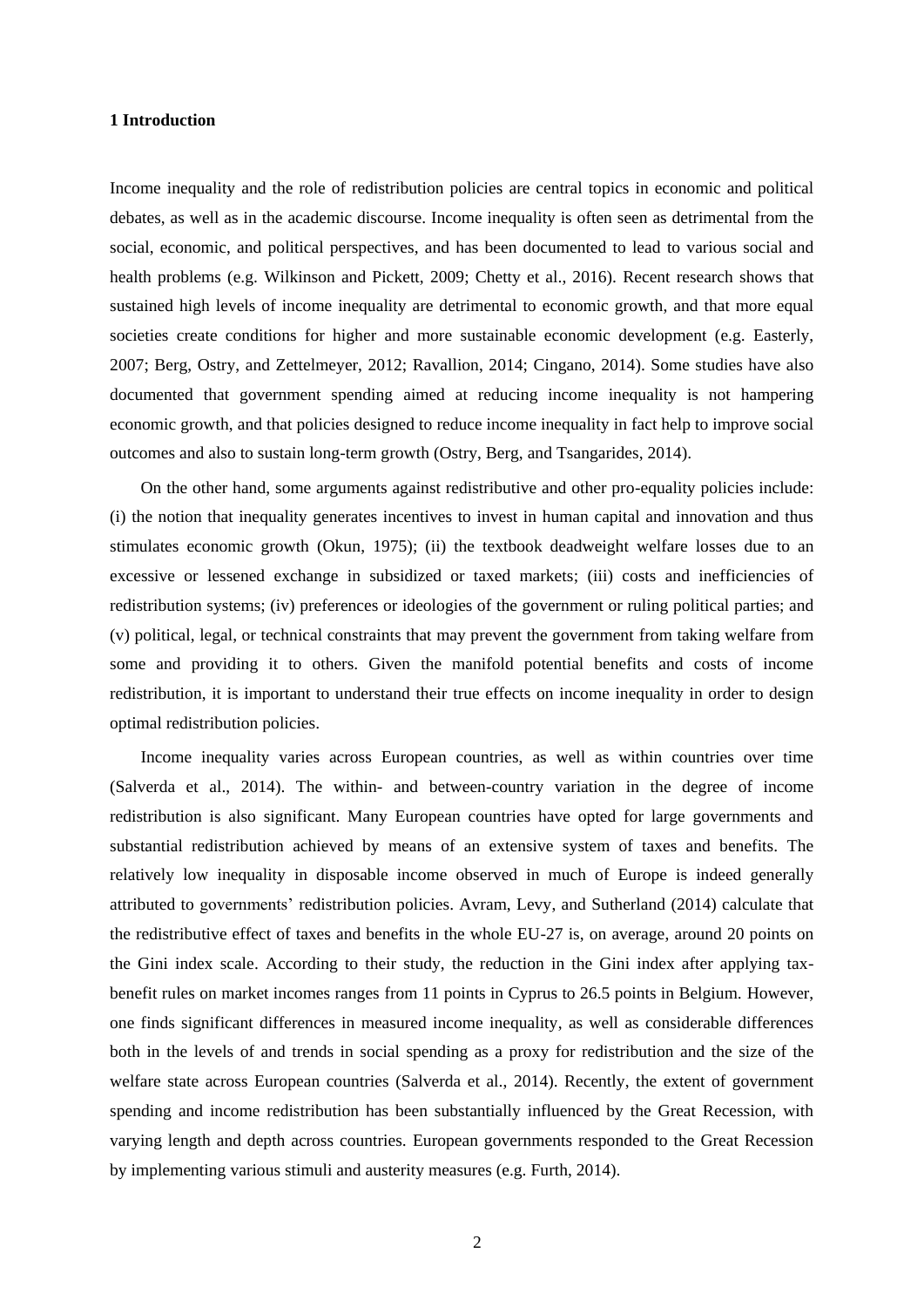Several studies have investigated the role of government redistribution policies for income inequality. Roine, Vlachos, and Waldenström (2009) explore the determinants of income inequality using a sample of 16 countries spanning the whole of the twentieth century. Using panel estimations, the authors show that the relative amount of government spending negatively affects high-income shares (except for 1% of the highest incomes), and they document the rise of the income share in the bottom nine deciles. Milanovic and Ersado (2012) study the determinants of income distribution (using decile shares) in 26 post-communist economies during 1990-2005. In their study, government expenditure is confirmed distribution-neutral in all of their specifications. This result contrasts with Aristei and Perugini (2014), who document that a larger government expenditure significantly reduced income inequality in 27 post-communist economies during the period 1989–2009. Kahanec and Zimmermann (2014) identify a negative correlation between inequality and government expenditure on a sample of 16 OECD countries. The paper closest to our analysis in this paper is Doerrenberg and Peichl (2014), who use data for 30 OECD countries from 1981 to 2005 and provide evidence that redistributive policy measures can reduce income inequality.

The common assumption in the literature that the size of the government or the degree of redistribution of income is exogenous with respect to income inequality is, however, rather problematic. Government responses to income inequality are likely to entail redistributive fiscal instruments and thus affect the size of the government or social expenditure (Doerrenberg and Peichl, 2014). For example, a higher income inequality may motivate the government to adopt a more progressive tax system, or to increase government expenditures or social transfers. Moreover, some fiscal instruments, such as a progressive (regressive) tax system and a system of transfers (e.g. meanstested benefits and minimum income programs), may automatically increase or decrease government revenue or expenditure if the degree of inequality changes (Callan, Doorley, and Savage, 2018). However, attempts to account for this problem of endogeneity and to identify the *causal* effect of government size on income inequality are scarce.

To our knowledge, there are two studies in the literature that address this issue: Aristei and Perugini (2014) use the Generalized Method of Moments method with internal instruments (past values of the regressors), and Doerrenberg and Peichl (2014) use as instruments the extrapolated values of government spending based on the initial values of the endogenous variable measuring government size, GDP growth rates, and marginal tax rates. These studies help us to better understand the effects of government size on income inequality by alleviating the issue of reverse causality to an extent. However, in both of these studies, the past values of the endogenous policy variable (government size) may be serially correlated with its more recent values. In addition, a similar problem arises with marginal tax rates and GDP growth rates in Doerrenberg and Peichl (2014), as they are likely to be correlated with income inequality (the authors include these variables in each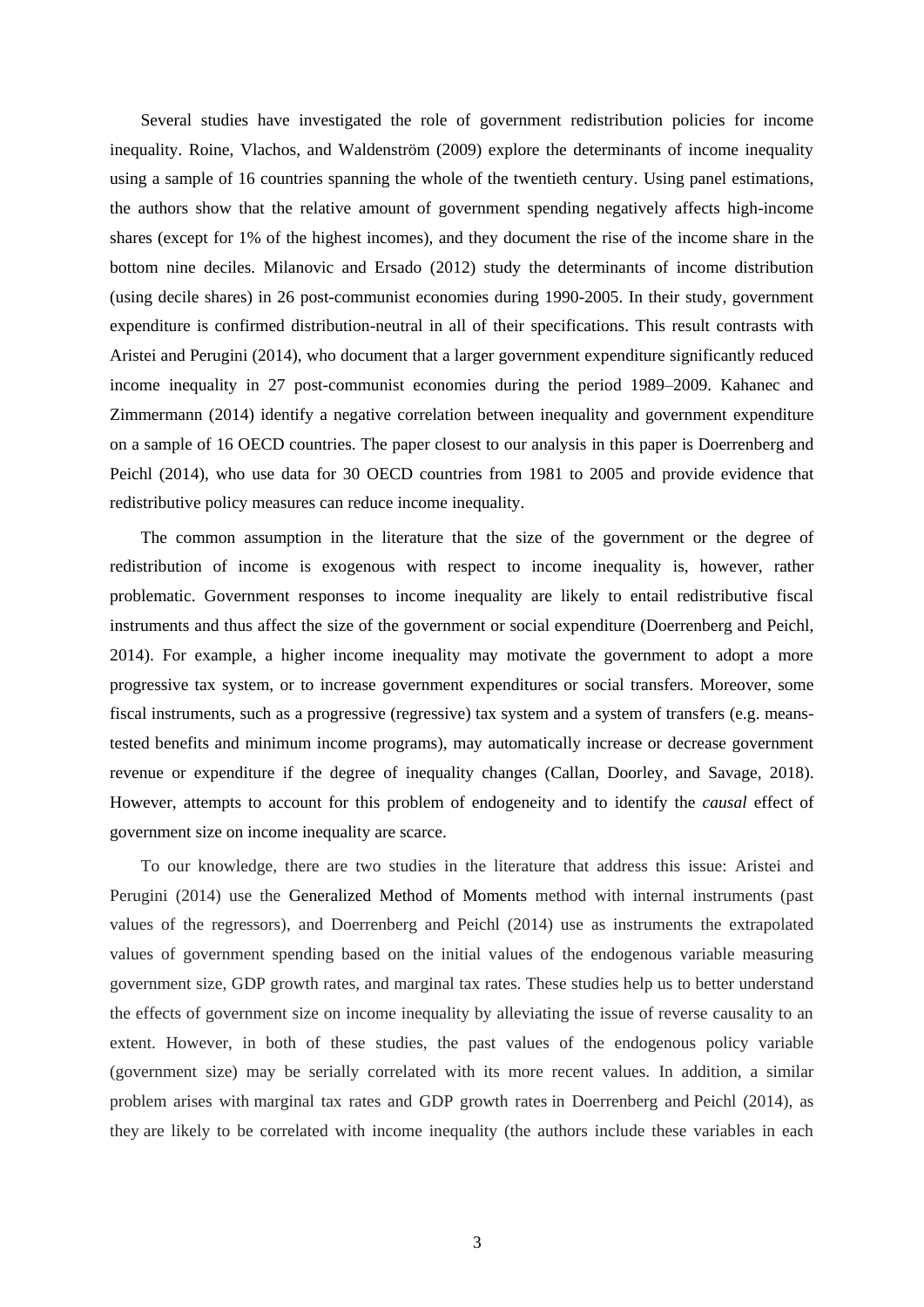stage of their instrumental variable (IV) framework to partly control for that possibility). Such possible correlations undermine a causal interpretation of the estimated effects.

In this paper, we identify the causal effect of government size on income inequality by exploring the variation in income inequality and government size in a panel of 30 European countries from 2004 to 2015. Specifically, we propose a novel instrument, *the number of political parties in the ruling coalition*, to address the possible endogeneity of government size. As we explain below, the suggested instrument captures the party polarization that reduces the political response to growing income inequalities (Finseraas, 2010) and it correlates with government size (Bawn and Rosenbluth, 2006). There are also no obvious signs indicating why it should be systematically and directly related to inequality.

Previewing the results, we find that government expenditure is negatively associated with income inequality, which is consistent with much of the literature. A key contribution of this paper is that by using a new instrument, we identify a negative *causal* effect of government expenditure on income inequality. Our results also suggest that the OLS method underestimates the magnitude of this effect. The inequality measures used in the analysis are based on disposable income, and we show that the size of redistribution has no statistical relevance to the inequality based on market income. In addition to the Gini index, we use decile shares to see whether these effects are concentrated in a certain segment of the income distribution. We corroborate the results obtained using the Gini index by showing that government expenditure increases income shares for lower income deciles and decreases them for the top deciles of the income distribution. A battery of control variables accounts for the possibility that additional factors may interact with the relationship between government expenditure and income inequality.

#### **2 Description of data and descriptive statistics**

-

The data cover information for 30 European countries in the period  $2004-2015$ <sup>2</sup>. The estimation sample includes 346 country-year observations, which is more than in most of the previous studies.<sup>3</sup> Our baseline measure of income inequality is the Gini index based on equalized disposable income (Eurostat, 2017a). This measure is based on individual level data that is harmonized and standardized both over time and between countries. Additionally, we use net income shares of decile groups from

<sup>2</sup> The sample includes Austria (AT), Belgium (BE), Bulgaria (BG), Croatia (CR), Cyprus (CY), Czech Republic (CZ), Denmark (DK), Estonia (EE), Finland (FI), Germany (DE), Greece (EL), Hungary (HU), Ireland (IE), Iceland (IS), Italy (IT), Latvia (LV), Lithuania (LT), Luxemburg (LU), Malta (MT), Netherlands (NL), Poland (PL), Portugal (PT), Romania (RO), Slovakia (SK), Slovenia (SI), Spain (ES), Sweden (SE), Switzerland (CH), United Kingdom (GB). We could not include France in the sample due to missing data in the Eurostat database. <sup>3</sup> Gustafsson and Johansson (1999) have 89 observations; Kahanec and Zimmermann (2008) have 109 observations; Roine, Vlachos, and Waldenström (2009) include 126 observations; Milanovic and Ersado (2012) work with 177 observations; Aristei and Perugini (2014) have 327 observations; and the size of the estimation sample varies between 113 and 437 in Doerrenberg and Peichl (2014).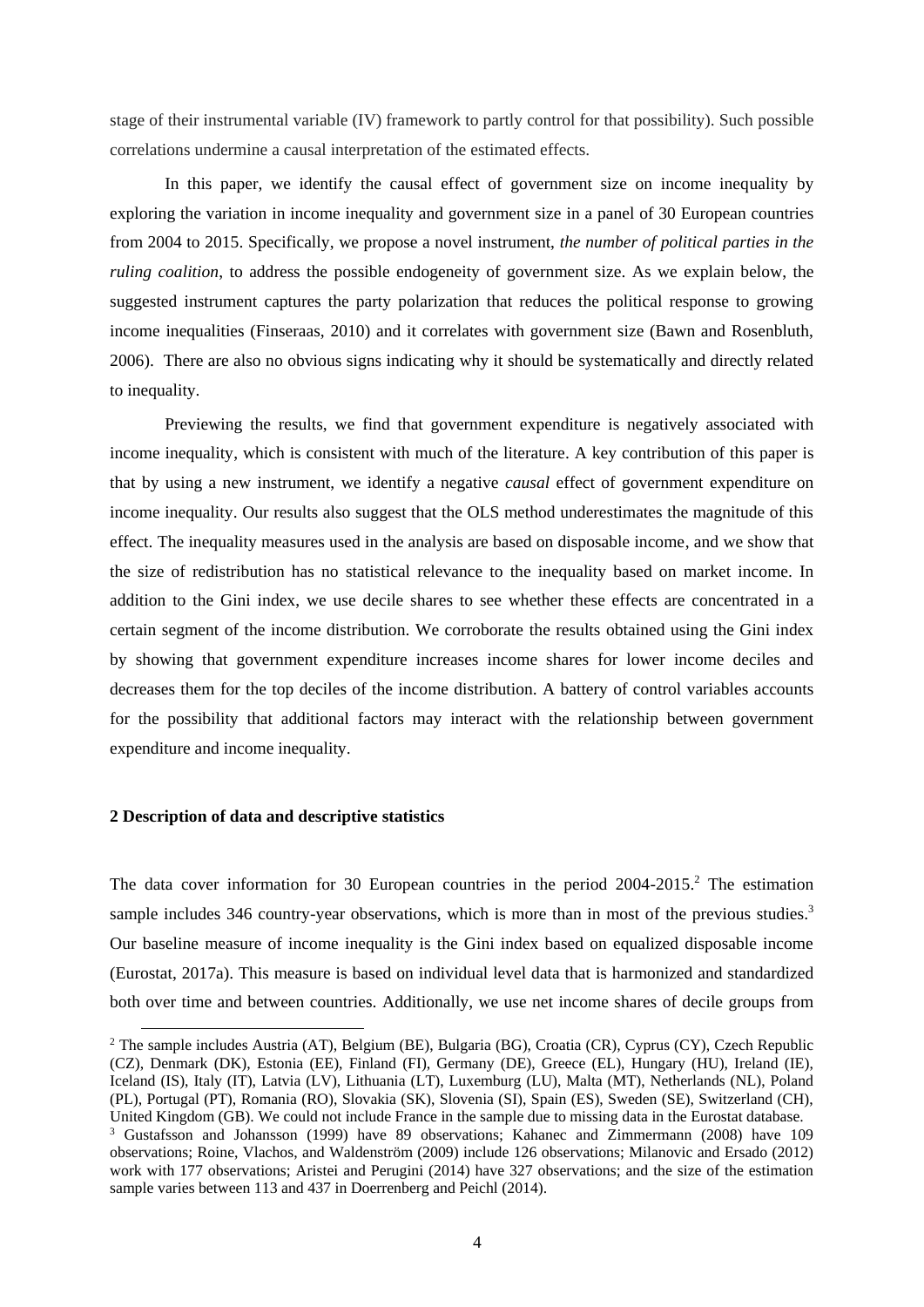the World Income Inequality Database (WIID)<sup>4</sup>, which give a much more detailed picture of changes in the entire distribution beyond a single inequality index. To analyze the role of government and the effect of redistributive policies on inequality trends and income shares, we use the total expenditure of government expressed in percent of GDP as the measure of government size (Eurostat, 2017b).<sup>5</sup> To control for a range of possible confounding factors, we further compile data on the unemployment rate, trade openness (measured as exports plus imports as a share of GDP), the share of employment in science and technology (S&T), industry structure (employment in the agricultural sector), and union density (Visser, 2016). Data for the number of political parties in the ruling coalition, which is used as an instrument for government size, is sourced from the ParlGov database (Döring and Manow, 2018). In the Appendix, Table A1 provides the definitions and sources of all the variables.

Table 1 reports the basic descriptive statistics of the main variables used in the analysis (Table A2 in the Appendix presents statistics for each country). The key variables – the measures of inequality and government size – exhibit large variation in the studied sample (see also Figures A1 and A2). The Gini index takes values from 22.5 to 38.9, while the government expenditure share on GDP ranges from 32.9 to 65.1 in our sample. The varying levels of the Gini index are illustrated as a scatterplot with a 45-degree line in Figure 1. Between 2005 and 2015, inequality decreased in many countries, with the index above 30 Gini points in 2005 (i.e. countries which lie below the diagonal 45-degree line), although inequality noticeably increased in Bulgaria, Lithuania, and Spain. Among the countries with a Gini index below 30 points in 2005, inequality increased most steeply in Cyprus, Denmark, Germany, and Sweden, while it substantially decreased in Norway.

Figure 2 then illustrates the changes in government expenditure between 2005 and 2015. In most European countries, government expenditure remained high in 2015 compared to 2005 (note that in Figure 2 most countries are positioned above the diagonal 45-degree line). Responding to the Great Recession and other factors, government expenditure followed different trajectories across countries (see Figure A2). On average, government expenditure temporarily increased from 42.9 in 2005 to 47.2 percent in 2009, and decreased to 44.5 by 2015. It is this variation in the key variables within the studied European countries that we exploit in our analysis.

<sup>4</sup> UNU-WIDER, World Income Inequality Database (WIID3.4)

 $5$  The indicator is compiled on a national accounts (ESA 2010) basis.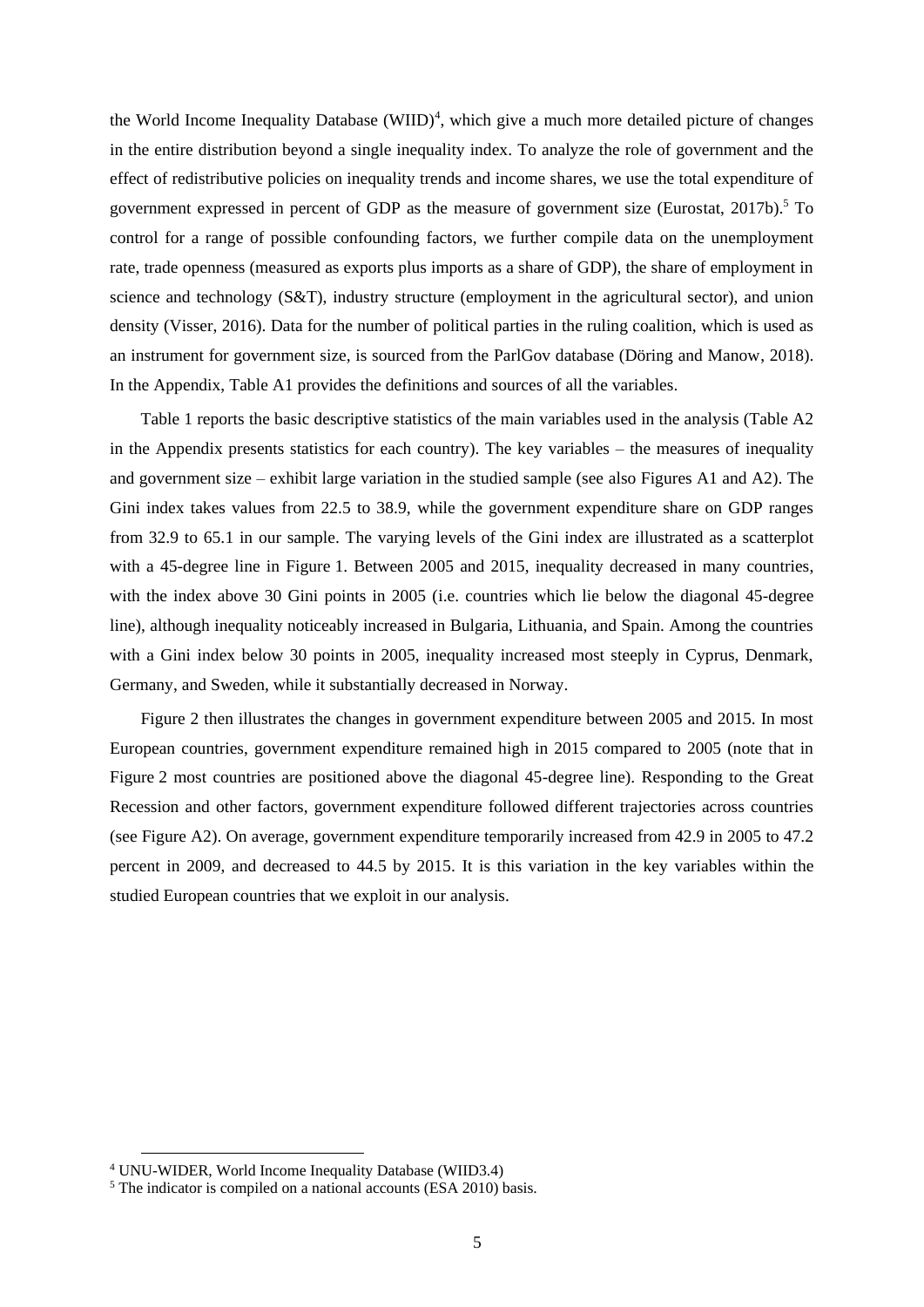|                        | Mean | S.D. | Min  | Max   |
|------------------------|------|------|------|-------|
| Gini                   | 29.4 | 4.1  | 22.5 | 38.9  |
| Decile 1               | 3.2  | 0.7  | 1.4  | 4.4   |
| Decile 2               | 5.2  | 0.7  | 3.5  | 6.3   |
| Decile 3               | 6.3  | 0.6  | 4.8  | 7.4   |
| Decile 4               | 7.3  | 0.5  | 5.9  | 8.3   |
| Decile 5               | 8.3  | 0.4  | 7.1  | 9.2   |
| Decile 6               | 9.3  | 0.3  | 8.2  | 10.1  |
| Decile 7               | 10.6 | 0.3  | 9.5  | 11.1  |
| Decile 8               | 12.1 | 0.4  | 11.0 | 13.2  |
| Decile 9               | 14.5 | 0.7  | 12.6 | 16.3  |
| Decile 10              | 23.3 | 2.4  | 19.0 | 30.3  |
| Government expenditure | 45.0 | 6.1  | 32.9 | 65.1  |
| GDP per capita         | 10.0 | 0.7  | 8.4  | 11.3  |
| Unemployment rate      | 8.6  | 4.4  | 2.3  | 27.5  |
| <b>Openness</b>        | 4.7  | 0.4  | 3.9  | 5.8   |
| Empl in S&T            | 12.0 | 5.2  | 3.2  | 24.9  |
| Empl in agriculture    | 5.42 | 4.76 | 0.92 | 27.73 |
| Union density          | 32.5 | 21.3 | 5.8  | 99.1  |

Table 1 Summary statistics for our main variables

Source: Eurostat, ICTWSS and WIID

In Figure 3 we summarize the relationship between the Gini index and the government expenditure share. We plot these two variables and compute the predicted values of a locally weighted scatterplot smoothed fit (Royston and Cox, 2005) to illustrate their relationship. The pattern is suggestive that, for the most part, inequality is a negative function of government expenditure share.

To show the impact of government redistribution along the income distribution, we explore changes in the income decile shares in the analysis. Figure 4 presents the evolution of the decile's share of total net income averaged across 30 countries from 2004 to 2015. The bottom two deciles of the income distribution register a decline in the share of income that has accelerated in recent years. The income share in the middle part of the income distribution (deciles 3-9) fell in the beginning of the studied period but rose in later years until 2012, with a small downtick in 2008 and 2009 in higher income deciles. Interestingly, income shares fell after 2012 in deciles 3-7 but remained flat in decile 8 and even increased in decile 9. The top decile exhibits large fluctuations over time with a decreasing income share between 2007 and 2012, and a rising trend from 2012. The top decile correlates with the Gini index (correlation is 0.95), while the lower segments of the income distribution are less volatile as they consist of employed wage earners with a stable income (e.g. Leigh 2007; Atkinson, Piketty, and Saez, 2011).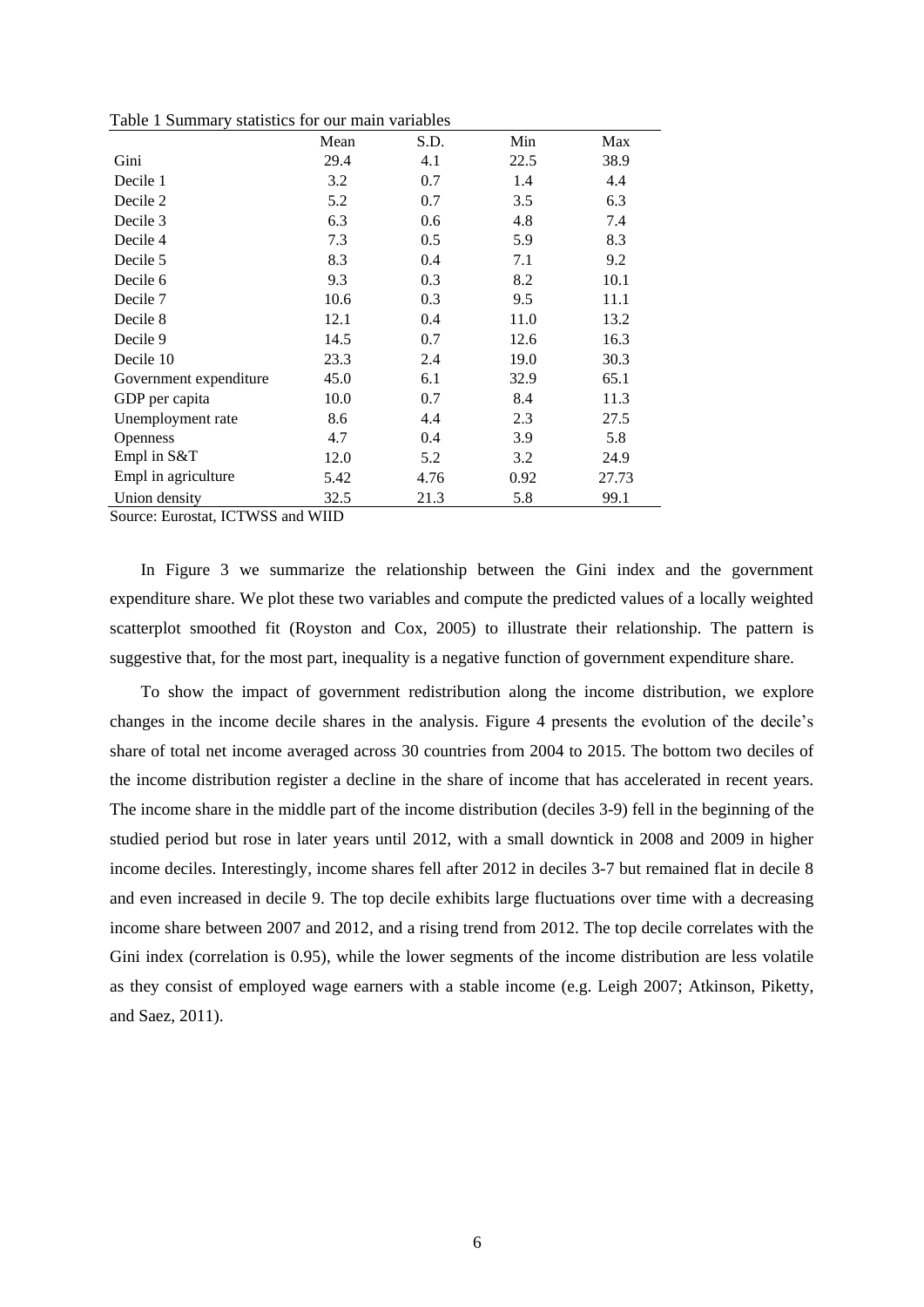

Figure 1 Comparison of the Gini index in 2005 and 2015

Source: Eurostat (2017a) Note: The 45-degree line is shown.

Figure 2 Comparison of government expenditure in 2005 and 2015 (% GDP)



Source: Eurostat (2017b) Note: The 45-degree line is shown.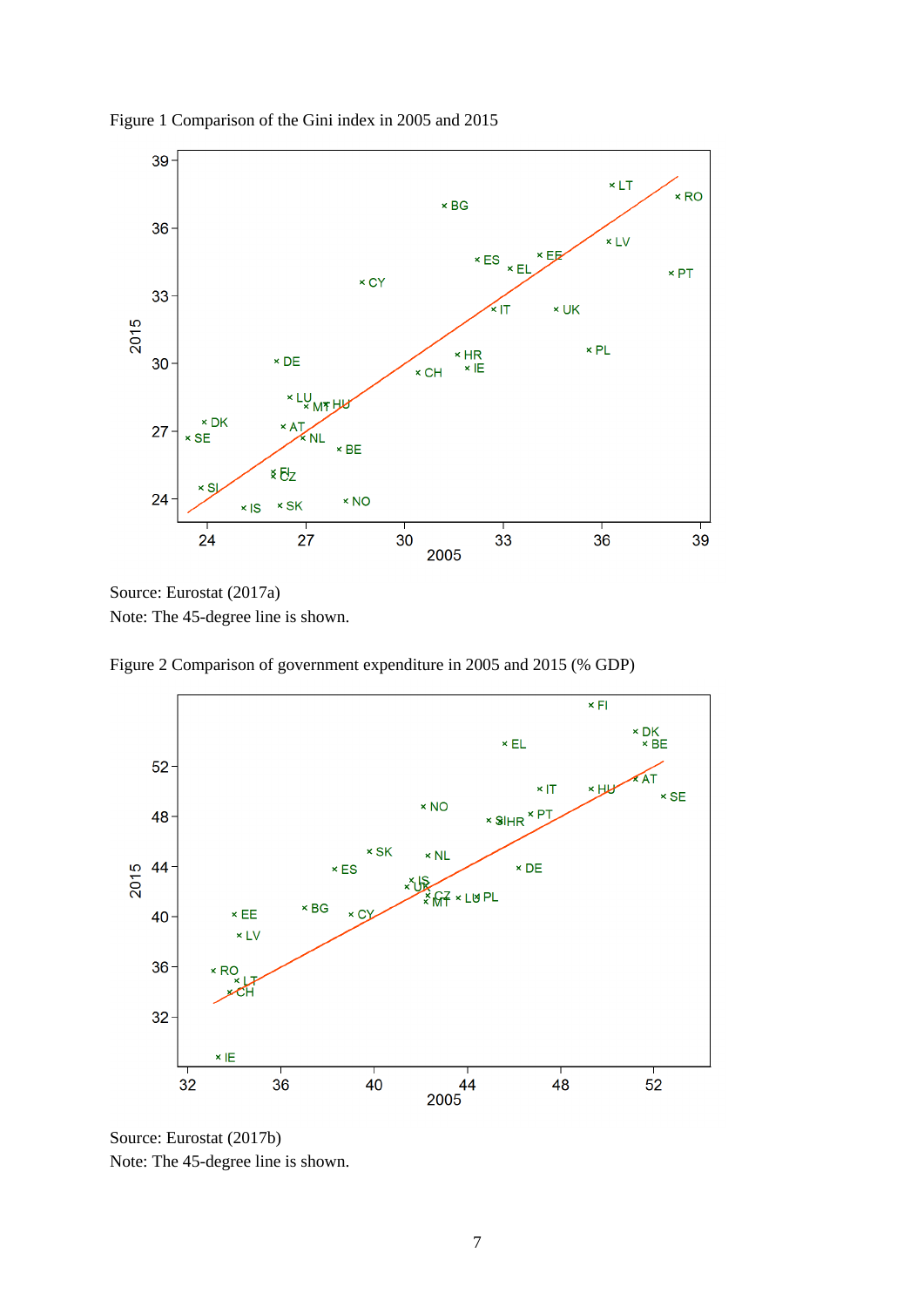

Figure 3 Scatterplot of the Gini index as a function of government expenditure

Source: Eurostat (2017a, b)

Note: The line represents a locally weighted scatterplot smoothed fit (Royston and Cox, 2005). Full circles with labels identify the most the recent year 2015.



Figure 4 Evolution of net income shares of decile groups averaged across 30 countries

Source: WIID Note: Decile shares sum up to 100 in each year.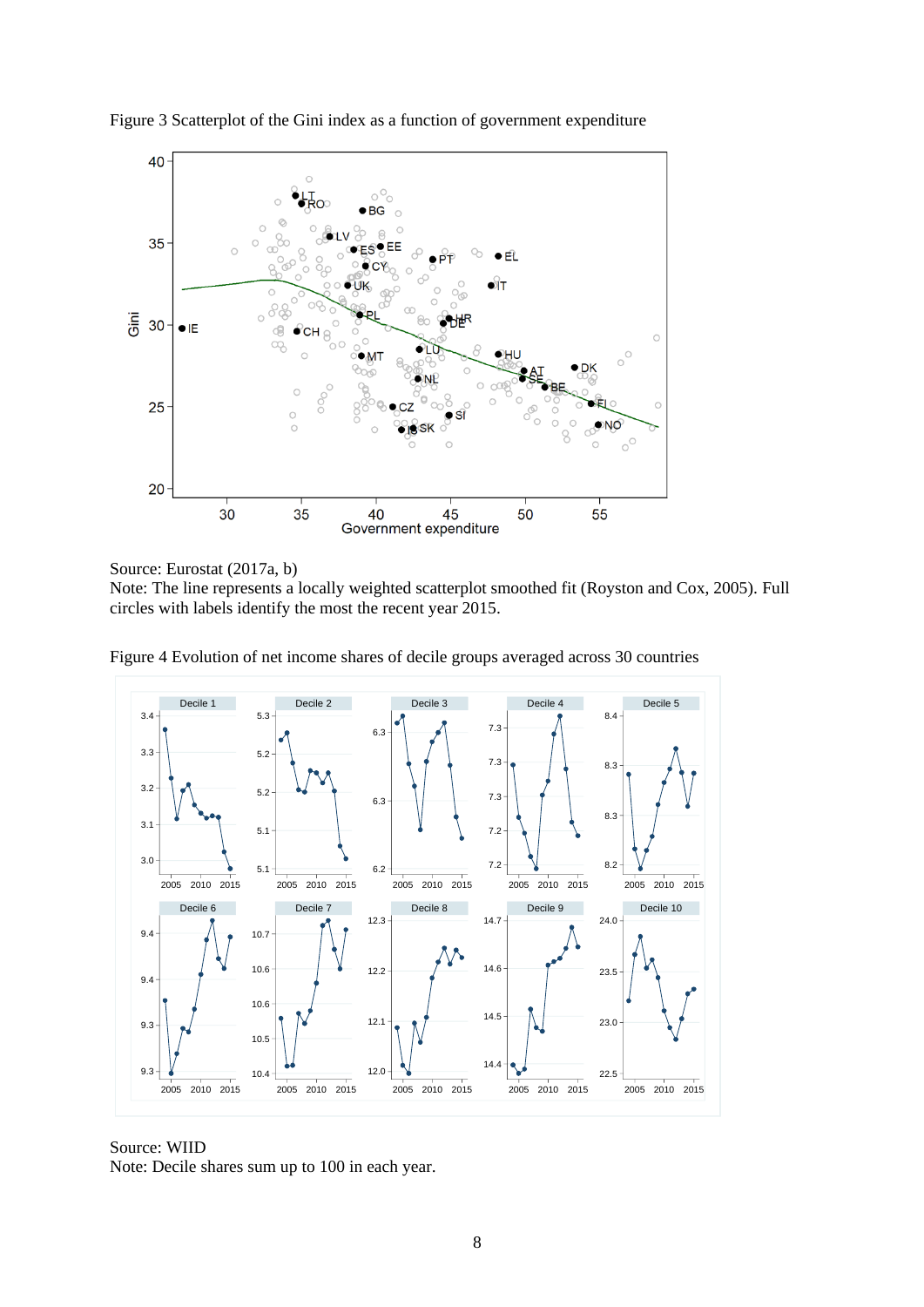#### **3 Empirical results**

-

The analysis relies on the estimation of a general empirical model of the drivers of income inequality. We consider the following panel data model:

inequality<sub>ct</sub> =  $\beta$  govsize<sub>ct-1</sub> +  $X_{ct-1}\gamma + \omega_c + \varphi_t + \mu_{ct}$  (1)

where *inequality<sub>ct</sub>* is a measure of inequality for country  $c$  at time  $t$  and  $govsize_{ct}$  is a measure of government expenditure in percent of GDP. The vector  $X_{ct}$  includes a set of control variables possibly affecting inequality motivated by the literature surveyed above, including the log of GDP per capita and its square, the unemployment rate, openness to trade, the share of science and technology (S&T) personnel among workers, industrial structure, and union density. The composite error term includes unobserved country-specific effects  $\omega_c$ , time-specific effects  $\varphi_t$ , and the stochastic error term  $\mu_{ct}$ . We take advantage of the panel structure of our data and estimate fixed effects models.<sup>6</sup> Including countryfixed effects helps to remove the effect of institutional differences (e.g. wage bargaining institutions) that affect income inequality but do not change substantially during the period observed. All of the explanatory variables are lagged by one year to partly alleviate the possible simultaneity bias. In our estimations, observations are weighted by countries' population size, and standard errors are corrected by applying the Huber and White robust variance estimator.

Table 2 shows the estimates from fixed effects models with the Gini index as the dependent variable and government expenditure. The (parsimonious) specification in Column 1 includes linear and quadratic GDP per capita, openness of the economy, and the unemployment rate. Our preferred specification is the full model with the complete set of control variables presented in Column 2. The inclusion of additional variables affects the estimated coefficients for government expenditure only marginally.

The negative and significant estimates on government expenditure support this paper's argument that a larger government size implies redistribution that decreases income inequality. The magnitude of the estimated effect can be illustrated with an example: an increase in the government expenditure share from 44.4 to 50.7% of GDP (corresponds to an increase of one standard deviation from the mean value) is associated with a Gini decrease from 30.9 to 29.8 points. The change in expenditure of such a magnitude is observed in at least a quarter of countries in the sample during the studied period. When coefficients of government expenditure in Table 2 are interpreted in terms of elasticities, the calculated elasticity of 0.22 and 0.26 in Columns 1 and 2, respectively, are consistent with the literature; Doerrenberg and Peichl (2014) estimate these elasticities in the range of 0.23-0.38.

<sup>&</sup>lt;sup>6</sup> The estimates on government expenditure obtained from the specification with random effects are very similar (see Table A3). The Hausman test rejects the random effects model (at 0.1 significance level) and therefore the fixed effects model is the preferred specification.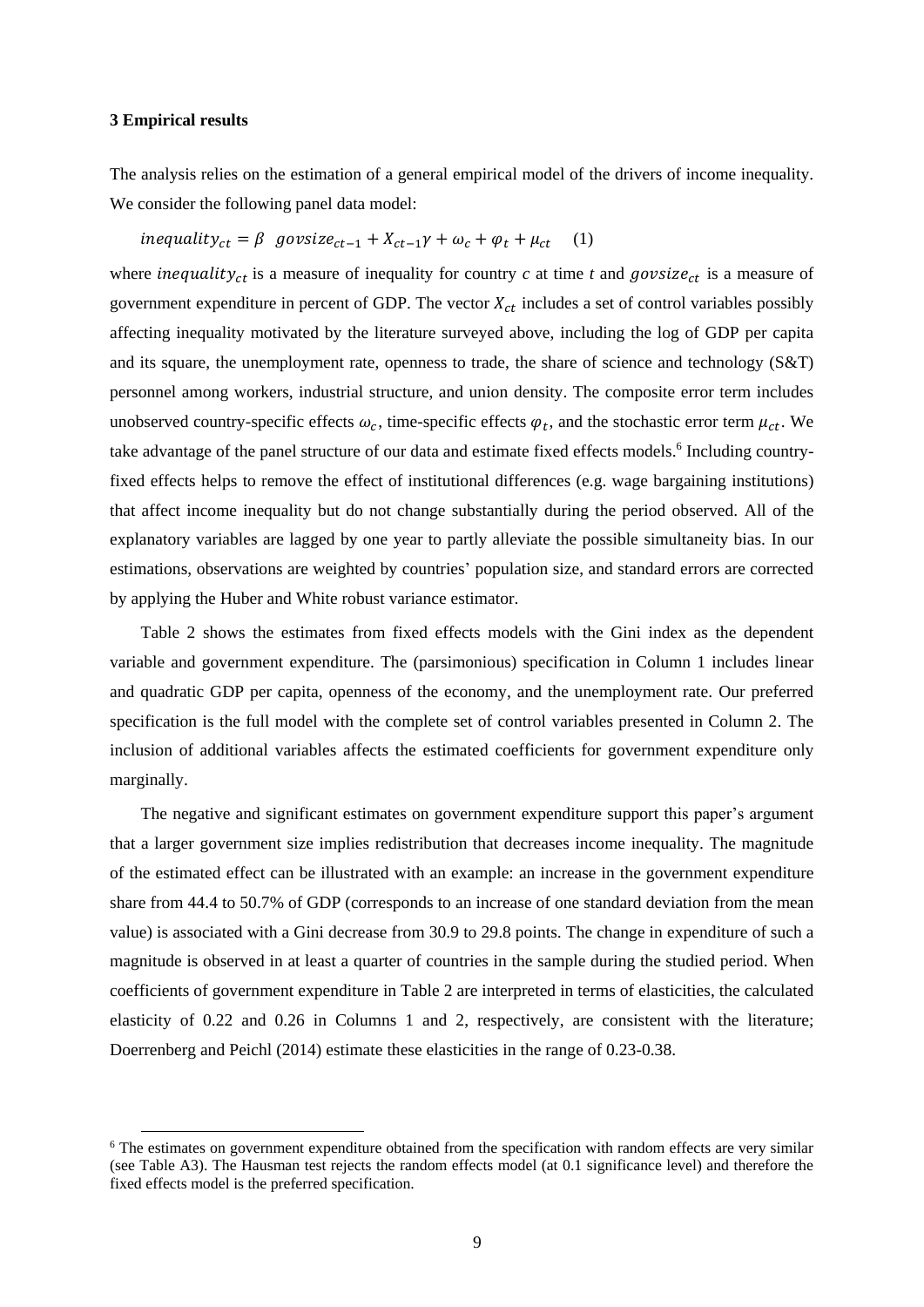|                        | (1)       |            | (2)      |     |
|------------------------|-----------|------------|----------|-----|
| Government expenditure | $-0.15$   | $**$       | $-0.18$  | **  |
|                        | (0.06)    |            | (0.07)   |     |
| GDP pc                 | $-108.24$ | $**$       | $-85.36$ |     |
|                        | (48.29)   |            | (52.36)  |     |
| GDP pc sq.             | 5.64      | $**$       | 4.5      |     |
|                        | (2.54)    |            | (2.69)   |     |
| Unempl. rate           | 0.16      | $**$       | 0.19     | *** |
|                        | (0.06)    |            | (0.06)   |     |
| Openness               | 1.04      |            | 1.13     |     |
|                        | (3.08)    |            | (3.06)   |     |
| Empl S&T               |           |            | $-0.8$   | ∗   |
|                        |           |            | (0.44)   |     |
| Empl S&T sq. $/100$    |           |            | 2.89     | **  |
|                        |           |            | (1.27)   |     |
| Empl in agricul.       |           |            | 0.12     |     |
|                        |           |            | (0.38)   |     |
| Union density          |           |            | 0.03     |     |
|                        |           |            | (0.06)   |     |
| Constant               | 547.87    | $\ast\ast$ | 438.51   | ∗   |
|                        | (224.78)  |            | (257.49) |     |
| $\mathbf N$            | 316       |            | 316      |     |
| R <sub>2</sub>         | 0.236     |            | 0.267    |     |

Table 2 Determinants of income inequality. Fixed-effects panel estimations.

Source: Authors' estimations based on the data from Eurostat and ICTWSS.

Notes: Dependent variable is the Gini index based on equivalized disposable income. Explanatory variables are lagged 1 year and all models include year fixed effects. Observations weighted by population size. Heteroskedastic-consistent standard errors are in parentheses. \*  $p < 0.10$ ; \*\*  $p < 0.05$ ; \*\*\*  $p < 0.01$ .

The sign and significance of the other variables are in line with the literature. Empirical research documents that the economic growth in industrialized countries is associated with increasing inequality (e.g. Freeman and Katz, 1994; Alderson and Doran, 2013). In a recent study, Castells-Quintana, Ramos, and Royuela (2015) show that in wealthier European regions an increase in GDP per capita is associated with an increase in inequality, while in poorer European regions inequality decreases with increasing GDP per capita. In our parsimonious model, both linear and quadratic forms of GDP per capita are significant, although in the full model both terms fall short of significance by a relatively narrow margin. The positive estimate on unemployment in our models is consistent with previous studies (Kahanec and Zimmermann, 2012; Doerrenberg and Peichl, 2014; Castells-Quintana et al., 2015). A possible explanation is that the risk of unemployment is higher for workers with lower human capital, who also are more likely to have less stable employment contracts. Higher unemployment thus decreases the disposable income of those already at the lower end of the income distribution. The literature points to a positive link between trade liberalization and within-country inequality, possibly because trade benefits more skill-intensive production, providing higher returns to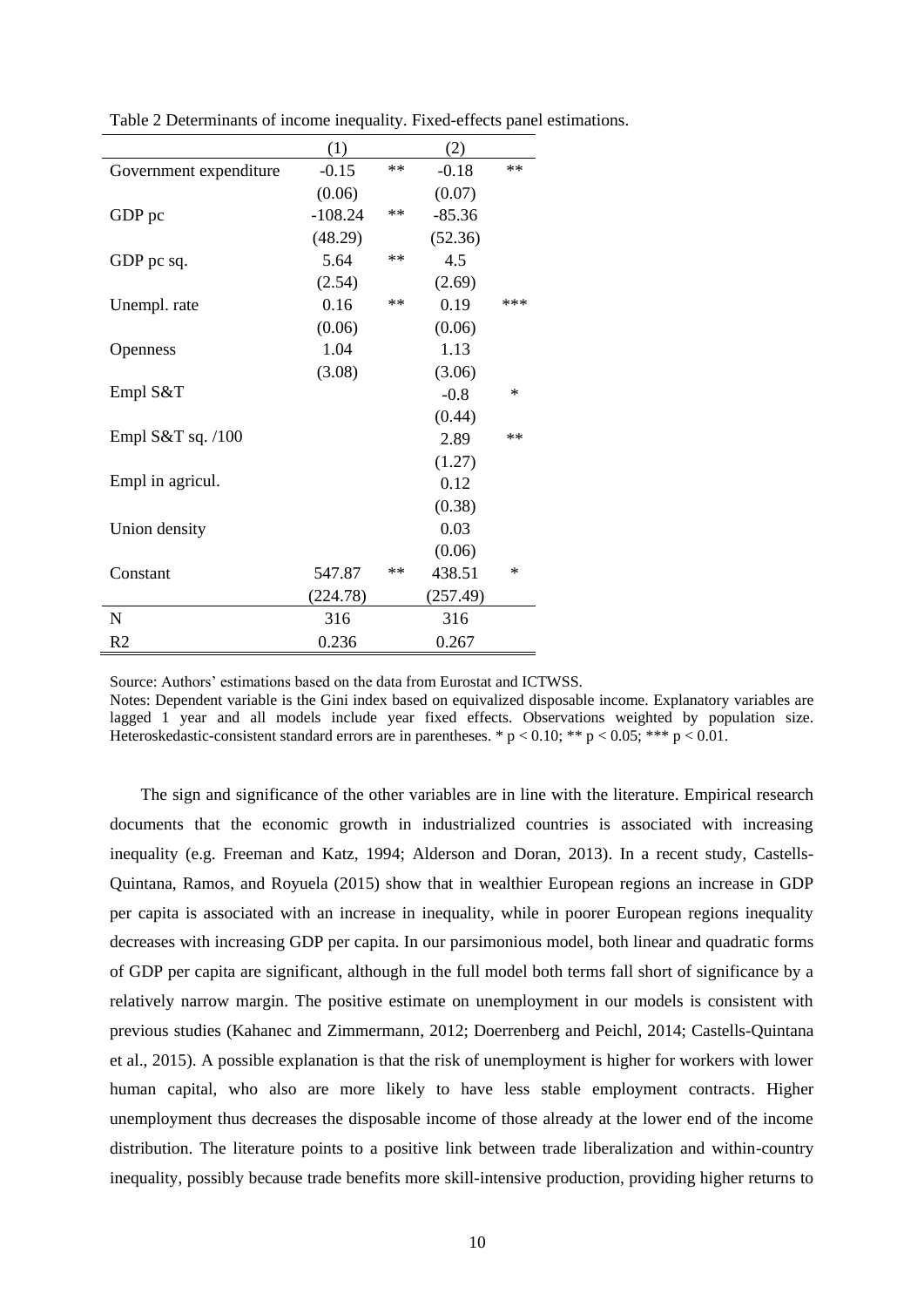skilled workers. Trade openness is not significant in the fixed-effect model, and hence changes in openness occurring within a country are not confirmed as relevant to the within-country variation in income inequality (trade openness is not identified as significant by Doerrenberg and Peichl (2014) either).

The literature suggests that the relationship between income inequality and technological changes can be non-linear. Kahanec and Zimmermann (2012) develop a theoretical model predicting a Ushaped pattern of the relationships between inequality and the share of the skilled workforce. The authors argue that, for a range of parameters, an increasing share of skilled workers (e.g. resulting from immigration) reduces inequality by lowering the premium for skilled labor, and they empirically document the prediction on a sample of OECD countries. Our results are consistent with this finding: the minimum of the U-shape relationship between inequality and the share of science and technology workers is estimated to be at 13.9 percent. Half of the studied countries in our sample had the share of employment in S&T above this level in 2015. The calculated elasticity at mean values is 6.2 based on estimates in Table 2. We further show that the share of agriculture in employment, a complementary measure of the changing industrial structure, is not related to income inequality in our models. The variation in union density within countries over time also does not show a significant association with income inequality.<sup>7</sup>

We perform a series of checks to test the robustness of the estimated relationship between income inequality and government expenditure. First, we test whether the relationship is non-linear by adding the quadratic term of government expenditure into the model. The quadratic term is not significant in any specification.<sup>8</sup> Second, we test whether our results are driven by a specific country in the sample. To this end, we estimate the full model, omitting one country from the sample at a time. The coefficients on the government expenditure retain their significance at the 0.05 level in all cases of excluding individual countries from the sample, signifying a high degree of the robustness of our results. Third, we estimate the models of Table 2 using the share of total government revenues in GDP instead of the share of government expenditures in GDP; however, the coefficients are not significant (t-stat is below 0.9). Similarly, we obtain insignificant results (t-stat below 0.7) when using the total tax receipts in GDP as a measure of government size.<sup>9</sup> These results are not surprising, as the literature documents that the direct effects of taxation on reducing income inequality are relatively small (e.g. Doerrenberg and Peichl, 2014; Roine et al., 2009). Our findings thus corroborate the general result

<sup>7</sup> Doerrenberg and Peichl (2014) find that the power of employees in wage bargaining is negatively related to inequality in some, but not in all specifications they study.

<sup>8</sup> When the quadratic of government expenditure is added to the full model, the linear term remains marginally significant (t-stat is 1.69) and the quadratic term is not significant (t-stat 1.50). Results are available from the authors upon request.

<sup>&</sup>lt;sup>9</sup> Government revenue is sourced from Eurostat (gov\_10a\_main) and total tax receipt is sourced from Eurostat (gov\_10a\_taxag).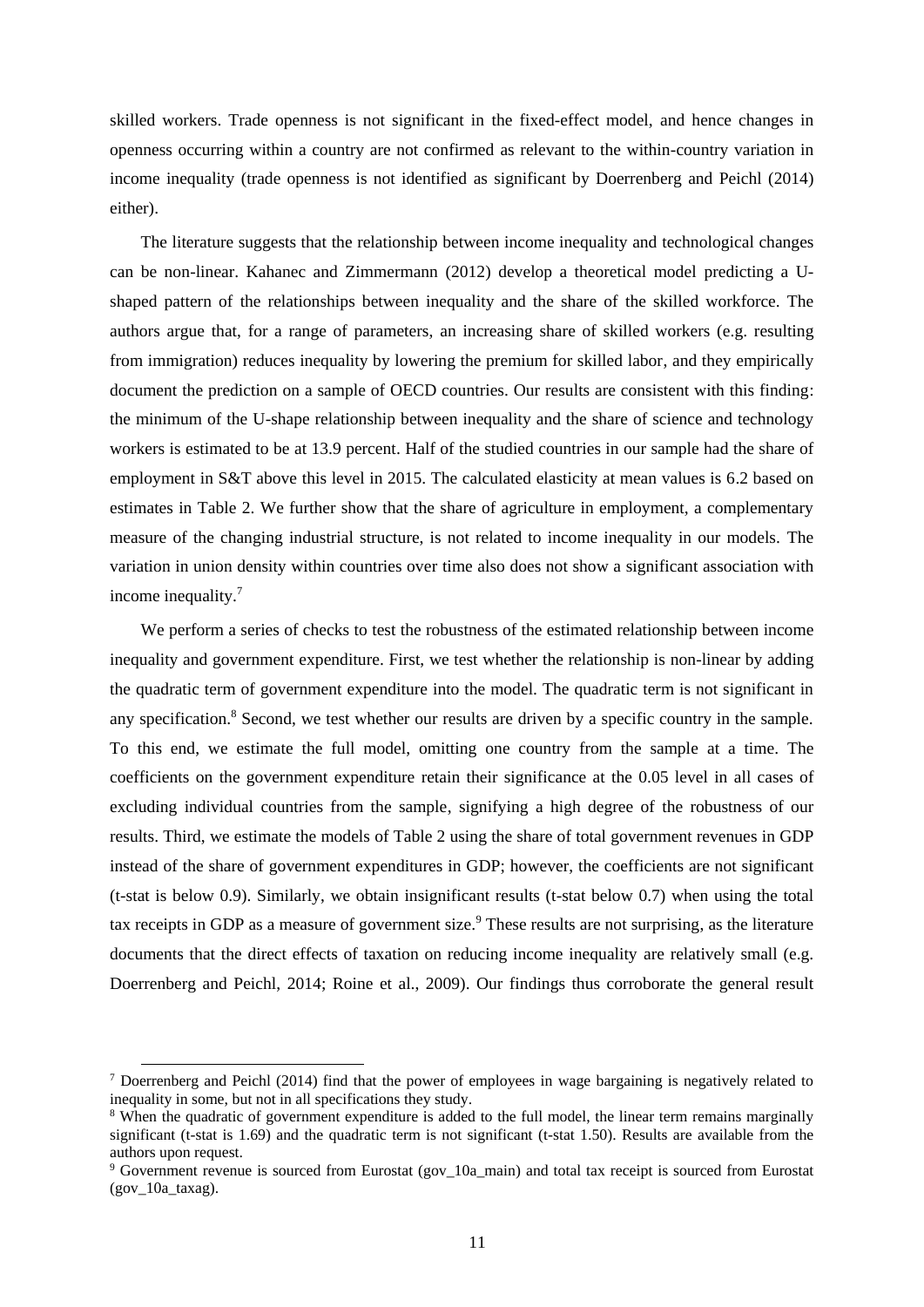from the other studies that the size of expenditure is related to income inequality, but the amount of revenues earned by a government is less so.<sup>10</sup>

Fourth, we estimate the full model using decile shares, which test the robustness of our results on the effects of government expenditure on income distribution across all deciles of income distribution. Decile share is defined as the net income share of i-th decile (deciles running from 1, the poorest, to 10, the richest) in the total income of the country in a given year. The results in Table 3 show that government expenditure is positively associated with the share of income in the lowest deciles and negatively associated with the share of income in the top deciles of income distribution. This lends further support to our baseline results that government expenditure reduces income inequality. Larger government expenditures thus imply, in line with our findings for the Gini coefficient, more redistribution of resources from the richer towards the poorer strata of the society, and thus it reduces net income inequality. The calculated elasticity for the bottom four deciles ranges from 0.45 to 0.11, and elasticity is -0.20 for the top decile.

|            | D1        |    | D2     |       | D3        |       | D4     |                | D5     | D6                                                                                                                                                                                                                                                                                                                                                                                   | D7       | D8     | D9      | D10     |    |
|------------|-----------|----|--------|-------|-----------|-------|--------|----------------|--------|--------------------------------------------------------------------------------------------------------------------------------------------------------------------------------------------------------------------------------------------------------------------------------------------------------------------------------------------------------------------------------------|----------|--------|---------|---------|----|
|            |           |    | 2)     |       | (3)       |       | (4)    |                | (5)    | (6)                                                                                                                                                                                                                                                                                                                                                                                  |          | (8)    | (9)     | (10)    |    |
| Govern.    |           |    |        |       |           |       |        |                |        |                                                                                                                                                                                                                                                                                                                                                                                      |          |        |         |         |    |
| Expend.    | 0.03      | ** | 0.03   | $***$ | 0.02      | $***$ | 0.02   | *              | 0.01   | 0.01                                                                                                                                                                                                                                                                                                                                                                                 | 0        | 0      | $-0.01$ | $-0.11$ | ** |
|            | (0.01)    |    | (0.01) |       | (0.01)    |       | (0.01) |                | (0.01) | (0.01)                                                                                                                                                                                                                                                                                                                                                                               | (0.01)   | (0.01) | (0.01)  | (0.05)  |    |
| Elasticity | 0.45      |    | 0.26   |       | 0.17      |       | 0.11   |                | 0.04   | 0.04                                                                                                                                                                                                                                                                                                                                                                                 | $-0.01$  | 0      | $-0.03$ | $-0.2$  |    |
| N          | 303       |    | 303    |       | 303       |       | 303    |                | 303    | 303                                                                                                                                                                                                                                                                                                                                                                                  | 303      | 303    | 303     | 303     |    |
| $\sim$     | $\cdot$ 1 |    | .      |       | $\cdot$ 1 |       | $\sim$ | $\blacksquare$ |        | $\overline{1}$ $\overline{1}$ $\overline{1}$ $\overline{1}$ $\overline{1}$ $\overline{1}$ $\overline{1}$ $\overline{1}$ $\overline{1}$ $\overline{1}$ $\overline{1}$ $\overline{1}$ $\overline{1}$ $\overline{1}$ $\overline{1}$ $\overline{1}$ $\overline{1}$ $\overline{1}$ $\overline{1}$ $\overline{1}$ $\overline{1}$ $\overline{1}$ $\overline{1}$ $\overline{1}$ $\overline{$ | 1.337777 |        |         |         |    |

Table 3 Explaining decile shares

1

Source: Authors' estimations based on the data from Eurostat, ICTWSS, and WIID. Notes: Dependent variable is the net income share in the i-th decile group. The presented estimates are obtained using the full model with fixed effects as in Table 2, Column 2. Data for Cyprus is missing in the WIID database. See also notes to Table 2. \*  $p < 0.10$ ; \*\*  $p < 0.05$ ; \*\*\*  $p < 0.01$ .

Finally, as another robustness check, we estimate the baseline model for the Gini index based on market income as the dependent variable.<sup>11</sup> The coefficient on government expenditure is estimated to be insignificant (t-stat is 0.87). Hence, gross income inequality is not affected by the variation in government expenditure. This result further supports our interpretation that the coefficients obtained for the models with net income can be interpreted as representing the redistributive impact of government size in income inequality.

<sup>&</sup>lt;sup>10</sup> One reason for the difference between the effects of expenditure- and revenue-based measures of government size on income inequality may be the relationship between inequality and fiscal stabilization policy, which drives a wedge between the two measures of government size (and affects the budget deficit). The relationship between inequality and fiscal stabilization policy may arise over the business cycle because (i) due to stabilization policies the cyclicality of government expenditures differs from the cyclicality of tax revenues (Lane, 2003), and (ii) income inequality is correlated with the business cycle (Castañeda et al. 1998; Maliar et al. 2005).

<sup>&</sup>lt;sup>11</sup> Results are available from the authors upon request. We use the Gini index of equivalized disposable income before social transfers (Eurostat table ilc\_di12b).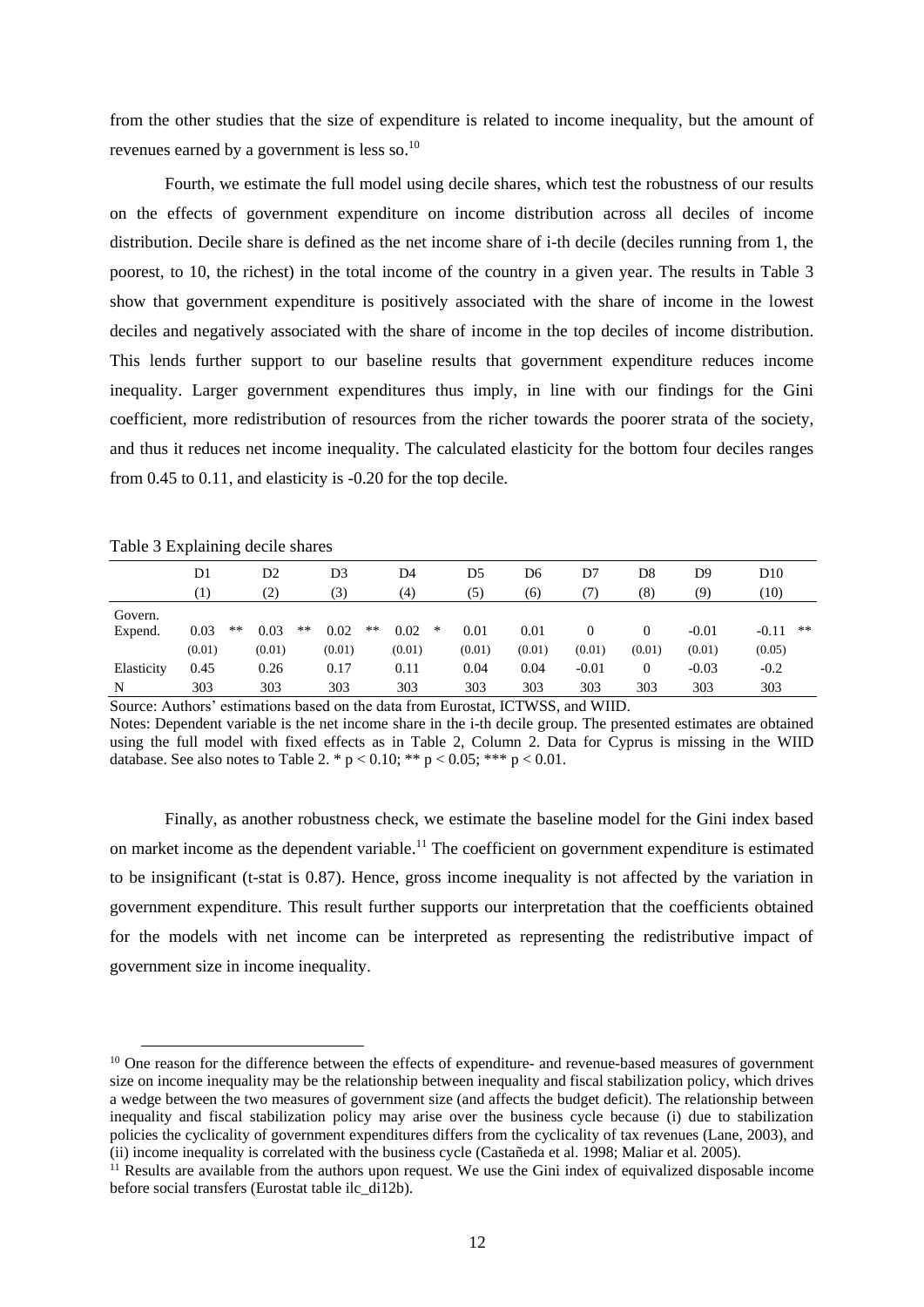#### **4 Identification strategy to measure causal effects**

The problem with the interpretation of the results reported above is that income inequality may trigger the government to respond by implementing less or more redistributive fiscal instruments, which are likely to affect government size (Doerrenberg and Peichl, 2014). As mentioned above, some fiscal instruments may in fact create an automatic relationship between inequality and redistribution without any additional response on the side of the government. Any such channel of reverse causality, however, biases our results and undermines their causal interpretation.

As a key contribution of this paper, we propose a new instrument to address the potential endogeneity issue in the literature by means of the IV technique (also known as two-stage least squares, 2SLS). This requires a variable that is correlated with government size, but not with inequality shocks. As in Giulietti et al. (2013), we argue that the number of political parties in the ruling coalition is a valid instrument for government expenditure. The choice of IV is motivated by Bawn and Rosenbluth (2006), who show that government spending as a fraction of GDP increases when coalitions are formed by more political parties. The rationale is that multiparty coalitions show large inefficiencies resulting in greater public spending. A similar argument is used by Milesi-Ferretti et al. (2002), who document that proportional systems favor social welfare spending to accommodate the greater variety of interests, while majoritarian systems are more prone to public good spending. Finseraas (2010) shows that political polarization, which is likely to occur in a larger coalition, is related to lower government redistribution. As a corollary, a coordination argument is that larger coalitions tend to have difficulties agreeing on austerity measures.

At the same time, we do not see strong arguments as to why the number of parties in the ruling coalition should be directly correlated with income inequality. One argument could be that inequality and the number of parties in the ruling coalition could be related by means of a channel operating though inequality's effects on the polarization of voters' views and their resulting preferences for parties, even if smaller, that most closely match their preferences. While this could lead to fragmentation of the offer of political parties, it is difficult to argue that during the period of a relatively stable political situation in Europe (2004-2015), increased inequality systematically led to situations in which more parties were needed to attain a parliamentary majority. Indeed, no clear upward or downward patterns in the numbers of parties in the ruling coalitions emerge across Europe; between 2004 and 2015 the average number of parties in ruling coalitions in the 30 European countries reported in Figure A3 in the Appendix in fact decreased by 0.24.

Table 4 presents the results from estimating the econometric model (1) using the two-stage least squares (2SLS) technique with the number of parties in the ruling coalition as an exogenous instrument. The first stage regression includes the instrumental variable, and the same controls as well as country and year fixed effects as the second stage. The estimated coefficient on the number of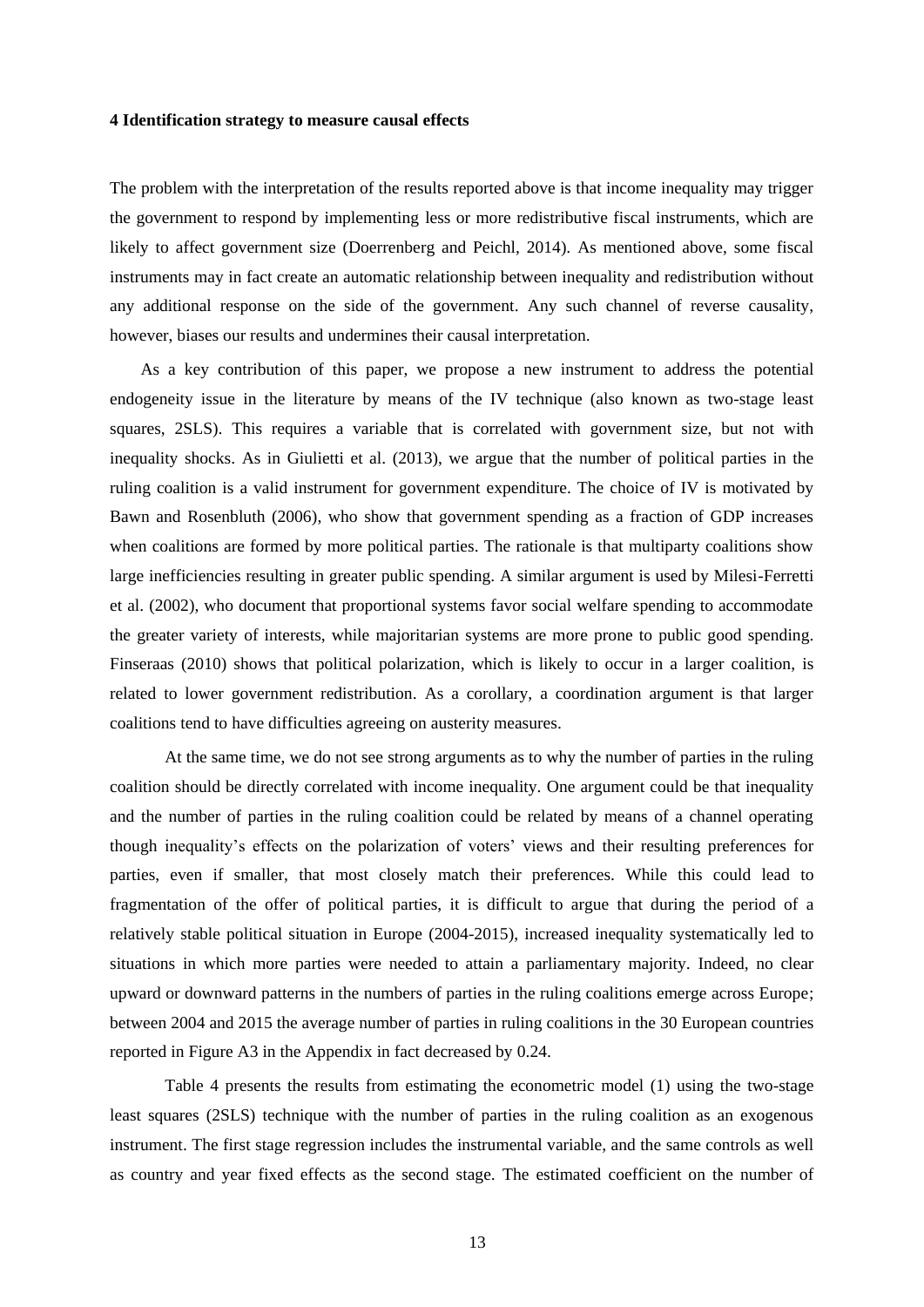political parties from the first-stage is positive and significant at the 1% level. The first-stage Cragg– Donald Wald F-statistics is equal to 12.79 that surpasses the value 10 for the test of weak instrument (Stock, Wright and Yogo, 2002). We can also reject at the 1% level the null hypotheses of underidentification and weak instruments as proposed by Sanderson and Windmeijer (2016). The first-stage Sanderson-Windmeijer chi-squared and F-statistics are equal to 13.89 and 11.74, respectively.

The results obtained using the 2SLS technique are consistent with those obtained in the fixed effects models (in Table 2 and Table 3); however, the magnitude of the point estimates with the measures of government expenditure increases. Accounting for the possible endogeneity of government expenditure in 2SLS models increases the elasticity by a factor of four relative to conditional correlations based on OLS techniques.<sup>12</sup> It is also reassuring that the 2SLS model with the market-income Gini index yields insignificant estimates on the government size (t-stat is 0.47), like in the OLS model above.<sup>13</sup>

|            | D1       | D <sub>2</sub> | D3       | D4       | D5      | D6     | D7     | D8     | D9      | D <sub>10</sub> | Gini       |
|------------|----------|----------------|----------|----------|---------|--------|--------|--------|---------|-----------------|------------|
|            | (1)      | (2)            | (3)      | (4)      | (5)     | (6)    | (7)    | (8)    | (9)     | (10)            | (11)       |
| Govern.    |          |                |          |          |         |        |        |        |         |                 |            |
| Expend.    | $0.12**$ | $0.07**$       | $0.07**$ | $0.06**$ | $0.05*$ | 0.03   | 0.04   | 0.04   | $-0.03$ | $-0.43**$       | $-0.67***$ |
|            | (0.05)   | (0.03)         | (0.03)   | (0.03)   | (0.03)  | (0.02) | (0.03) | (0.03) | (0.04)  | (0.20)          | (0.25)     |
| Elasticity | 1.91     | 0.63           | 0.55     | 0.39     | 0.26    | 0.12   | 0.16   | 0.15   | $-0.1$  | $-0.82$         | $-0.98$    |
| N          | 303      | 303            | 303      | 303      | 303     | 303    | 303    | 303    | 303     | 303             | 316        |

Table 4 Explaining inequality and decile shares. 2SLS models.

Source: Authors' estimations based on the data from Eurostat, ICTWSS, and WIID.

Note: Dependent variable is the net income share in the decile group and the Gini index based on equivalized disposable income. The presented estimates are obtained from the second stage regression using the full model with fixed effects as in Table 2, Column 2. The instrument is the number of political parties in the ruling coalition obtained from Döring and Manow (2018). Stata command ivreg2 developed by Baum, Schaffer, and Stillman (2016) is used for estimation. We reject the null hypotheses of under-identification (the first-stage Sanderson-Windmeijer chi-square is 13.89) and weak instruments (F-statistics is 11.74). Data for Cyprus is missing in the WIID database so the sample is smaller in models with decile variable. Regressions are weighted by the population size. Heteroskedastic-consistent standard errors are in parentheses.  $* < 0.10$ ,  $** < 0.05$ ,  $** <$ 0.01.

 $12$  We note, however, that the elasticities calculated based on the coefficients identified by the 2SLS model are not directly comparable to those based on the OLS estimates. This is because whereas the latter can be interpreted as the average treatment effects, the former can be interpreted in the same way only if most of the sampled countries are "compliers", i.e. they increase the government expenditure if the number of parties in the ruling coalition increases (that is, there are statistically insignificant groups of countries that never or always increase their expenditure, or actually decrease their government expenditure, if there are more parties in the ruling coalition).

<sup>&</sup>lt;sup>13</sup> The results are available from the authors upon request.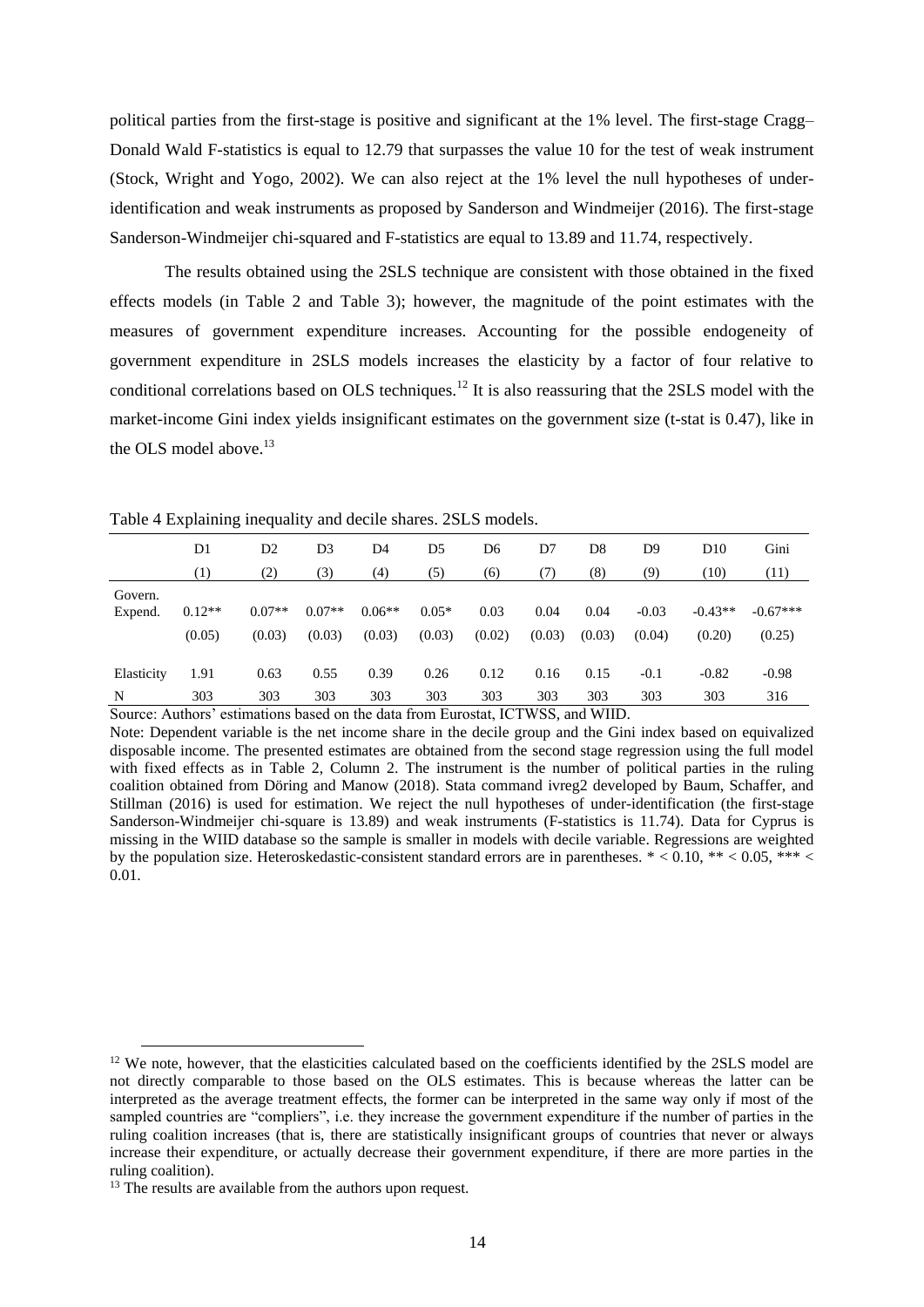#### **5 Concluding remarks**

In a recent paper, Ostry, Berg, and Tsangarides (2014) argue that redistributive policies have little direct effect on economic growth, but result in a more equal distribution of income. In this paper, we ascertain the role of government redistribution, measured as total government expenditure, as a powerful instrument capable of reducing a broad range of measures of net income inequality. The results are obtained on a sample of 30 advanced European economies with comprehensive social policies, which we follow over a period of twelve years (2004-2015).

The key contribution of this paper is that it goes beyond the conditional correlations present in most of the literature and identifies the causal effect of government expenditure on income inequality. To this end, it proposes a novel instrument: the number of political parties in the ruling coalition. The key assumption is that this instrument is directly related to government expenditure, but not directly related to income inequality. The coefficients estimated using 2SLS techniques accounting for the possible endogeneity of government size, with the instrument mentioned above, are statistically significant and larger in magnitude than those obtained by means of fixed effects and random effects methods. This indicates that indeed a higher income inequality may lead to a larger government, or more redistribution, which results in underestimation of the true effects of government redistribution on income inequality if OLS (fixed – or random effects) models are used. After accounting for the possible endogeneity of government redistribution, our estimates imply that a 1% increase in government expenditure decreases inequality (as measured by the Gini index) by 1%. The validity of the external instrument, and the contribution of this paper, is supported in a series of robustness checks.

This result is significant with respect to its policy implications. Whereas most of the literature does find an attenuating effect of government expenditure on income inequality, using the 2SLS method and a novel instrumental variable we justify the causal interpretation of this statistically significant and negative effect. In addition, our results suggest that this attenuating effect is likely to be larger than that predicted in most of the literature that estimates conditional correlations based on OLS techniques. In other words, we argue that government redistribution through expenditures (but not so much taxes) is a useful tool capable of reducing net income inequality, and even more effectively than has been predicted by previous studies. On the other hand, redistribution and taxation are likely to generate deadweight losses and distort incentives to invest or engage in various economic activities. The discussion regarding the optimal size of government needs to account for such efficiency costs. This study thus contributes to better-informed research and policy in relation to questions about the effectiveness of redistribution and the optimal size of government.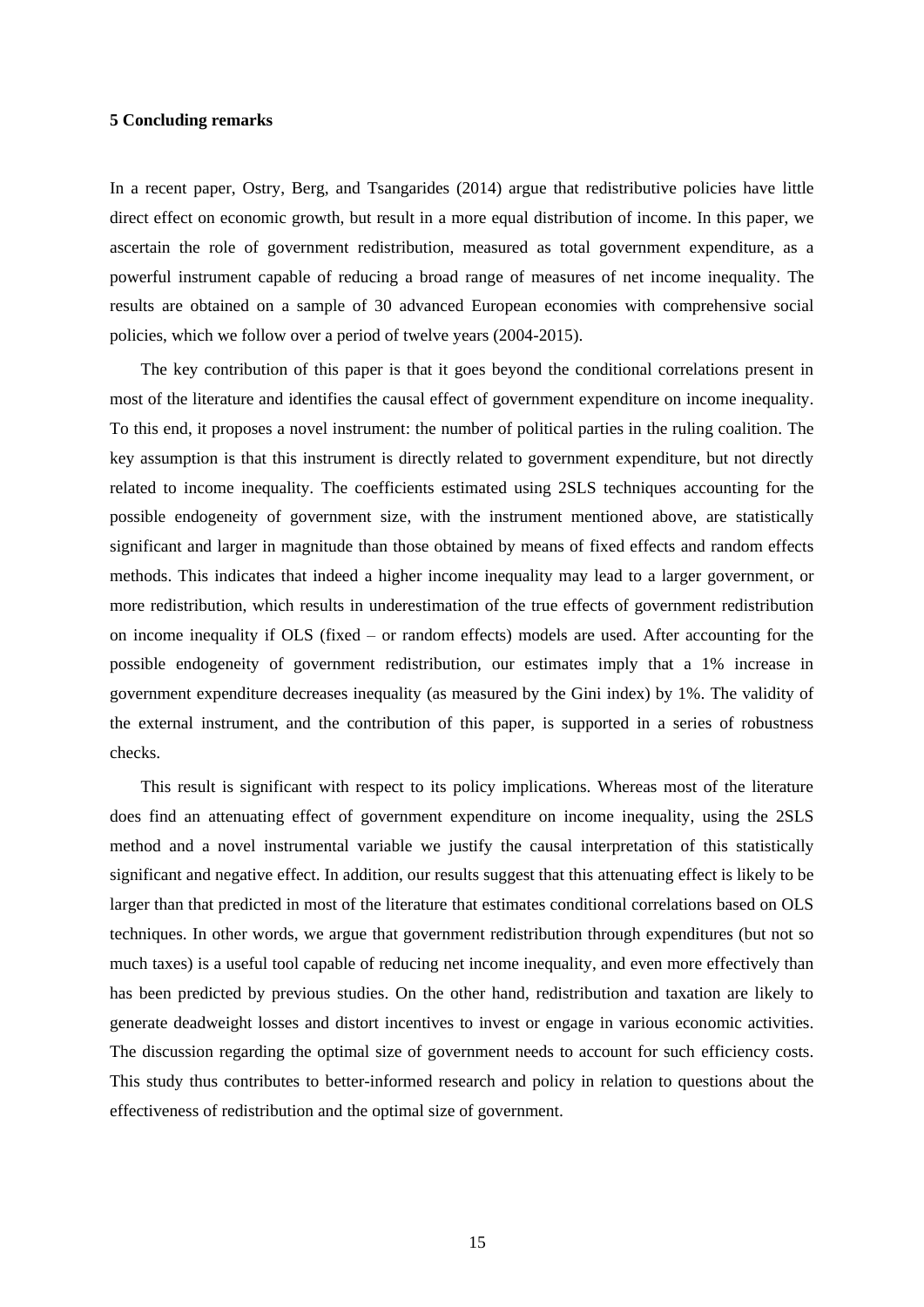#### **6 References**

- Alderson, Arthur S.; Doran, K. (2013). How Has Income Inequality Grown? The Reshaping of the Income Distribution in LIS Countries? In *Studies in Social Inequality: Income Inequality Economic Disparities and the Middle Class in Affluent Countries* (pp. 72–97).
- Arellano, M., & Bover, O. (1995). Another Look at the Instrumental Variable Estimation of Erro-Components Model. *Journal of Econometrics*, *68*(1), 29–51. http://doi.org/10.1016/0304- 4076(94)01642-D
- Aristei, D., & Perugini, C. (2014). Speed and sequencing of transition reforms and income inequality: A panel data analysis. *Review of Income and Wealth*, *60*(3), 542–570. http://doi.org/10.1111/roiw.12090
- Atkinson, A. B., Piketty, T., & Saez, E. (2011). Top Incomes in the Long Run of History. *Journal of Economic Literature*, *49*(1), 3–71. http://doi.org/10.1257/jel.49.1.3
- Avram, S., Levy, H., & Sutherland, H. (2014). Income redistribution in the European Union. *IZA Journal of European Labor Studies*, *3*(1). http://doi.org/10.1186/2193-9012-3-22
- Baum, C. F., Schaffer, M. E., & Stillman, S. (2016). IVREG2: Stata module for extended instrumental variables/2SLS and GMM estimation. *Statistical Software Components*.
- Bawn, K., & Rosenbluth, F. (2006). Short versus long coalitions: Electoral accountability and the size of the public sector. *American Journal of Political Science*, *50*(2), 251–265. http://doi.org/10.1111/j.1540-5907.2006.00182.x
- Berg, A., Ostry, J. D., & Zettelmeyer, J. (2012). What makes growth sustained? *Journal of Development Economics*, *98*(2), 149–166. http://doi.org/10.1016/j.jdeveco.2011.08.002
- Blundell, R., & Bond, S. (1998). Initial conditions and moment restrictions in dynamic panel data models. *Journal of Econometrics*, *87*(1), 115–143. http://doi.org/10.1016/S0304-4076(98)00009- 8
- Callan, T., Doorley, K., & Savage, M. (2018). *Inequality in EU Crisis Countries: How Effective Were Automatic Stabilisers? IZA Discussion Paper*. Bonn: IZA.
- Castañeda, A., Dıaz-Giménez, J., & Rios-Rull, J.-V. (1998). Exploring the income distribution business cycle dynamics. *Journal of Monetary Economics* 42(1), 93-130.
- Castells-Quintana, D., Ramos, R., & Royuela, V. (2015). Income inequality in European Regions: Recent trends and determinants. *Review of Regional Research*, *35*(2), 123–146. http://doi.org/10.1007/s10037-015-0098-4
- Chetty, R., Stepner, M., Abraham, S., Lin, S., Scuderi, B., Turner, N., … Cutler, D. (2016). The association between income and life expectancy in the United States, 2001-2014. *JAMA - Journal of the American Medical Association*, *315*(16), 1750–1766. http://doi.org/10.1001/jama.2016.4226
- Cingano, F. (2014). Trends in Income Inequality and its Impact on Economic Growth. *OECD Social, Employment, and Migration Working Papers*, (163), 0\_1,5-59. http://doi.org/http://dx.doi.org/10.1787/5jxrjncwxv6j-en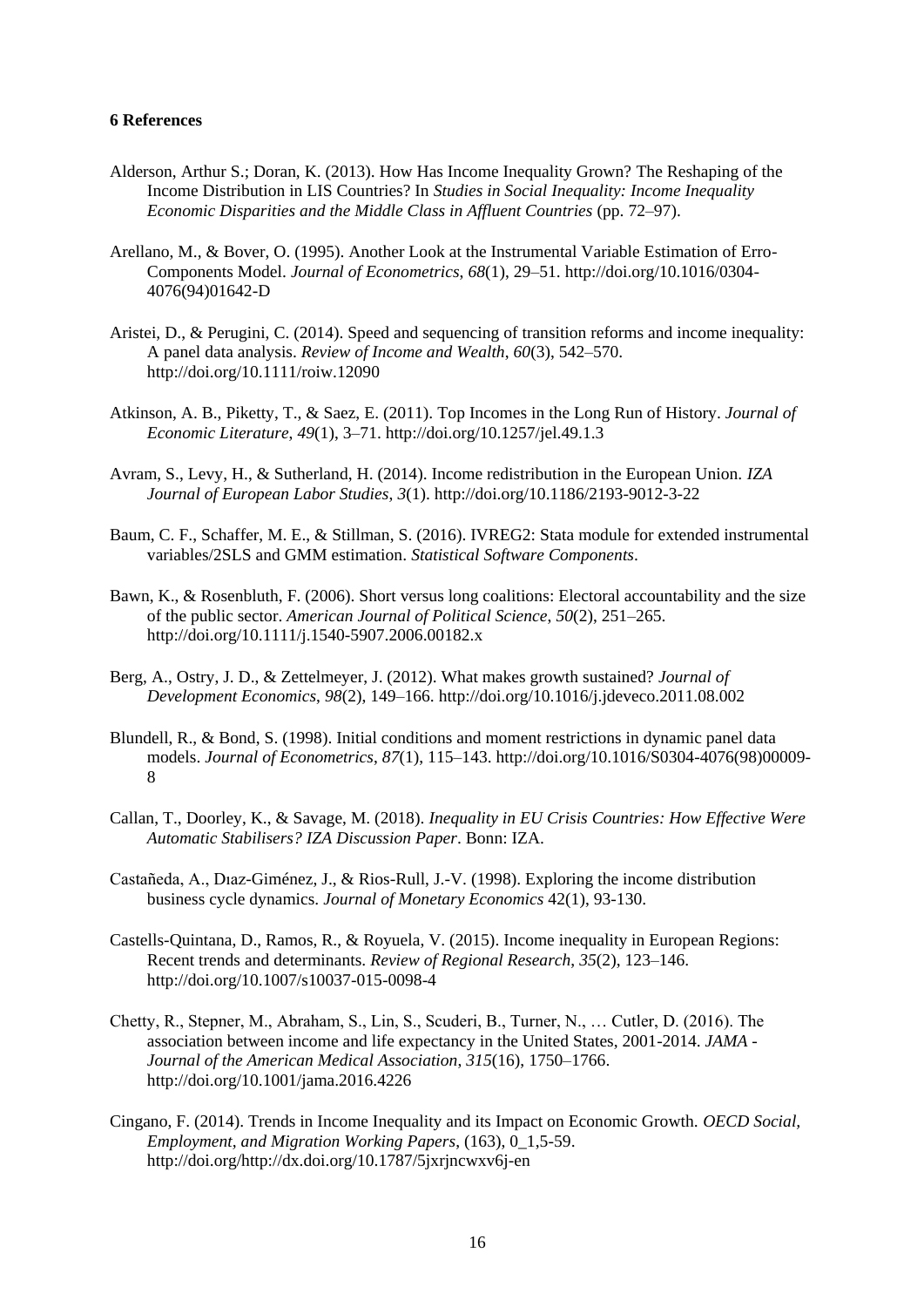- Doerrenberg, P., & Peichl, A. (2014). The impact of redistributive policies on inequality in OECD countries. *Applied Economics*, *46*(17), 2066–2086. http://doi.org/10.1080/00036846.2014.892202
- Döring, H., & Manow, P. (2018). Parliaments and governments database (ParlGov): Information on parties, elections and cabinets in modern democracies. Retrieved from http://www.parlgov.org/
- Easterly, W. (2007). Inequality does cause underdevelopment: Insights from a new instrument. *Journal of Development Economics*, *84*(2), 755–776. http://doi.org/10.1016/j.jdeveco.2006.11.002
- Eurostat, 2017a. Gini coefficient of equivalised disposable income. Accessed on September 28, 2017 http://appsso.eurostat.ec.europa.eu/nui/show.do?dataset=ilc\_di12
- Eurostat, 2017b. General government expenditure. Accessed on September 28, 2017 http://appsso.eurostat.ec.europa.eu/nui/show.do?dataset=gov\_10a\_main
- Finseraas, H. (2010). What If Robin Hood is a Social Conservative? How the Political Response to Increasing Inequality Depends on Party Polarization. *Socio-Economic Review*, *8*(2), 283–306. http://doi.org/mwp012
- Freeman, R. B., & Katz, L. (1994). Rising Wage Inequality: The United States Vs. Other Advanced Countries. In *Working Under Different Rules* (pp. 29–62). New York: Russell Sage Foundation.
- Furth, S. (2014). *Europe's Fiscal Crisis Revealed: An In-depth Analysis of Spending, Austerity, and Growth*. Washington: Heritage Foundation.
- Giulietti, C., Guzi, M., Kahanec, M., & Zimmermann, K. F. (2013). Unemployment benefits and immigration: Evidence from the EU. *International Journal of Manpower*, *34*(1). http://doi.org/10.1108/01437721311319638
- Kahanec, M., & Zimmermann, K. F. (2012). International Migration, Ethnicity, and Economic Inequality. In *The Oxford Handbook of Economic Inequality*. http://doi.org/10.1093/oxfordhb/9780199606061.013.0019
- Kahanec, M., & Zimmermann, K. F. (2014). How skilled immigration may improve economic equality. *IZA Journal of Migration*, *3*(1). http://doi.org/10.1186/2193-9039-3-2
- Lane, P. R. (2003). The cyclical behaviour of fiscal policy: evidence from the OECD. *Journal of Public Economics* 87(12), 2661-2675.
- Leigh, A. (2007). How closely do top income shares track other measures of inequality? *Economic Journal*, *117*(524), 619–633. http://doi.org/10.1111/j.1468-0297.2007.02099.x
- Maliar, L., Maliar, S., & Mora, J. (2005). Income and wealth distributions along the business cycle: Implications from the neoclassical growth model. *Topics in Macroeconomics* 5(1), Article 15. https://doi.org/10.2202/1534-5998.1238
- Milanovic, B., & Ersado, L. (2012). Reform and Inequality during the Transition: An Analysis Using Panel Household Survey Data, 1990–2005. In G. Roland (Ed.), *Economies in Transition* (pp. 84– 108). London: Palgrave Macmillan.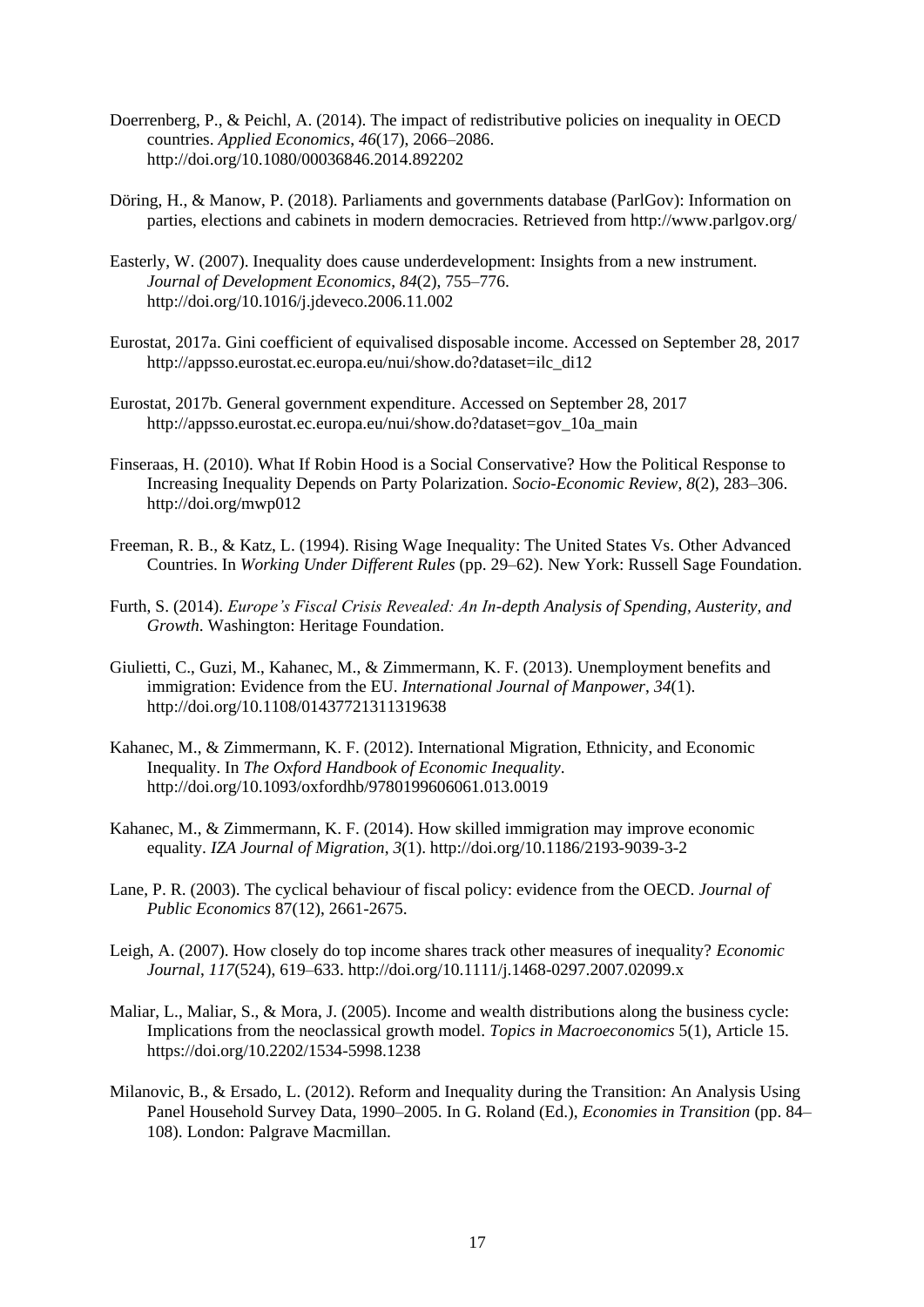- Milesi-Ferretti, G. M., Perotti, R., & Rostagno, M. (2002). Electoral Systems and Public Spending. *The Quarterly Journal of Economics*, *117*(2), 609–657. http://doi.org/10.1162/003355302753650346
- Okun, A. M. (1975). *Equality and Efficiency: The Big Tradeoff*. Washington, DC: Brookings Institution Press.
- Ostry, J., Berg, A., & Tsangarides, C. (2014). *Redistribution, Inequality, and Growth*. *Staff Discussion Notes No. 14/02*. Washington, DC: IMF. http://doi.org/10.5089/9781484352076.006
- Ravallion, M. (2014). Income inequality in the developing world. *Science*. http://doi.org/10.1126/science.1251875
- Roine, J., Vlachos, J., & Waldenström, D. (2009). The long-run determinants of inequality: What can we learn from top income data? *Journal of Public Economics*, *93*(7–8), 974–988. http://doi.org/10.1016/j.jpubeco.2009.04.003
- Royston, P., & Cox, N. J. (2005). A multivariable scatterplot smoother. *Stata Journal*, *5*(3), 405–412.
- Salverda, W., Nolan, B., Checchi, D., Marx, I., McKnight, A., Tóth, I. G., & van de Werfhorst, H. G. (2014). *Changing Inequalities in Rich Countries: Analytical and Comparative Perspectives*. Oxford: Oxford University Press.
- Stock, J. H., Wright, J. H., & Yogo, M. (2002). A survey of weak instruments and weak identification in generalized method of moments. *Journal of Business and Economic Statistics*, *20*(4), 518–529.
- Unu-Wider. (2017). World Income Inequality Database (WIID3.4). http://doi.org/10.1007/s10888- 004-3750-8
- Visser, J. (2011). Code book: Data base on institutional characteristics of trade unions, wage setting, state intervention and social pacts, 1960-2010 (ICTWSS). *Amsterdam Institute for Advanced Labour Studies AIAS …*, *2011*(1994), 1–29.
- Wilkinson, R. G., & Pickett, K. (2009). *The Spirit Level: Why more Equal Societies Almost Always do Better*. Harmondsworth: Penguin. http://doi.org/10.1300/J104v30n02\_13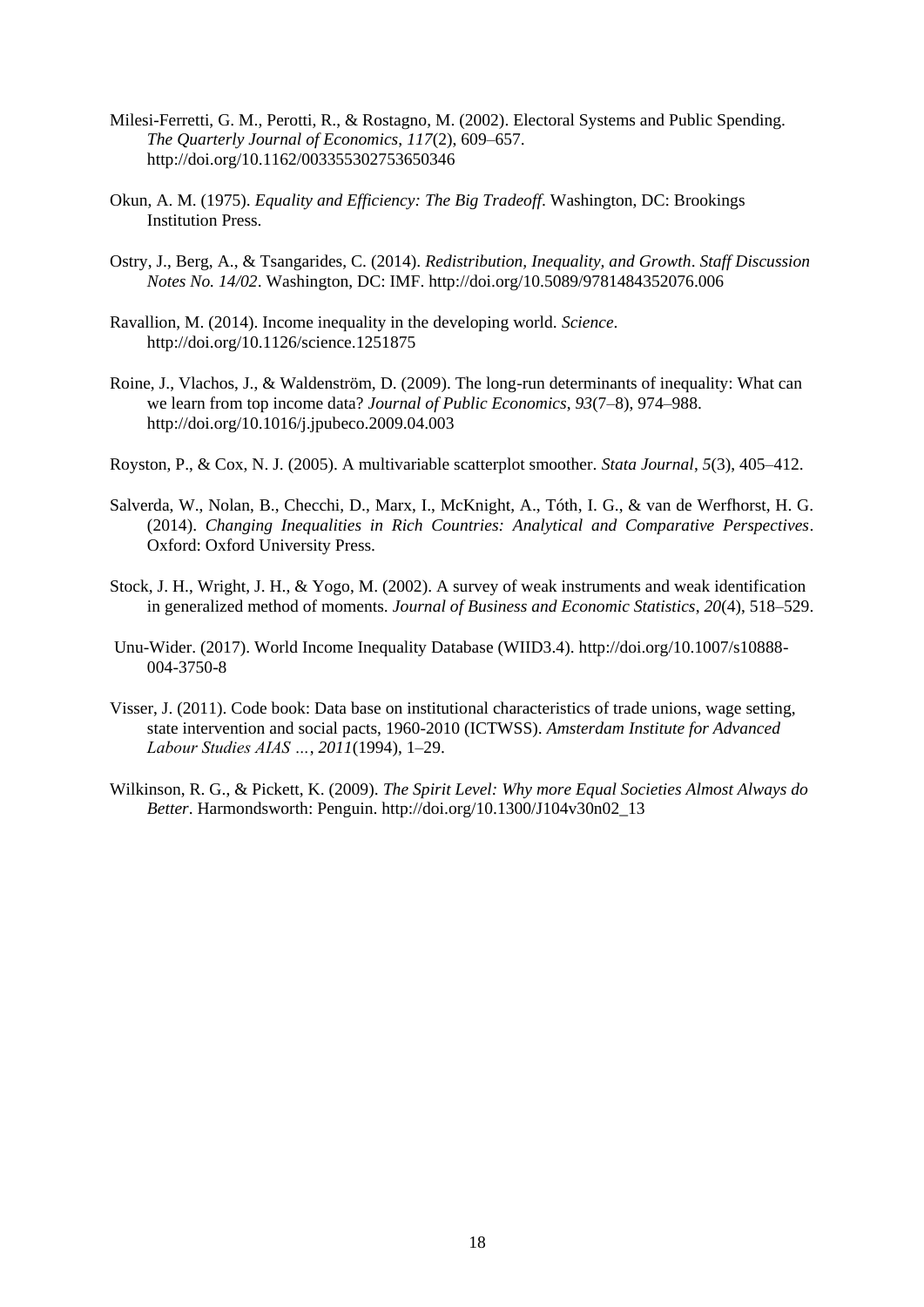#### **7 Appendix**

| Variable                                     | Source                                 | Variable definition                                                                              |
|----------------------------------------------|----------------------------------------|--------------------------------------------------------------------------------------------------|
| Gini index                                   | Eurostat (ilc_di12)                    | Gini coefficient for equivalized disposable income<br>(based on EU-SILC)                         |
| Market income<br>gini index                  | Eurostat (ilc_di12b)                   | Gini coefficient for equivalized disposable income<br>before social transfers (based on EU-SILC) |
| $D1-D10$                                     | WIID 3.4 database                      | Income share of decile groups (in %)                                                             |
| Government expenditure                       | Eurostat (gov $10a$ main)              | Total general government expenditure (% of GDP)                                                  |
| GDP per capita                               | Eurostat (nama_10_pc)                  | Gross domestic product at market prices, euro per<br>capita, in log                              |
| Unemployment rate                            | Eurostat (tsdec450)                    | Total unemployment rate                                                                          |
| <b>Openness</b>                              | Eurostat (nama_gdp_c)                  | Sum of exports and imports (% of GDP), in log                                                    |
| Empl $S&T$                                   | Eurostat (lfsi_emp_a,<br>rd_p_persocc) | Employment share in science and technology                                                       |
| Empl in agriculture                          | Eurostat (Ifsa_egana,<br>$lfsa_egan2)$ | Employment share in agriculture (including fishing,<br>hunting and forestry)                     |
| Union density                                | ICTWSS 5.1 database                    | Share of employees who are members of trade<br>unions                                            |
| Parties in ruling coalition ParlGov database |                                        | Number of political parties in the ruling<br>parliamentary coalition                             |

Table A1 Variable definitions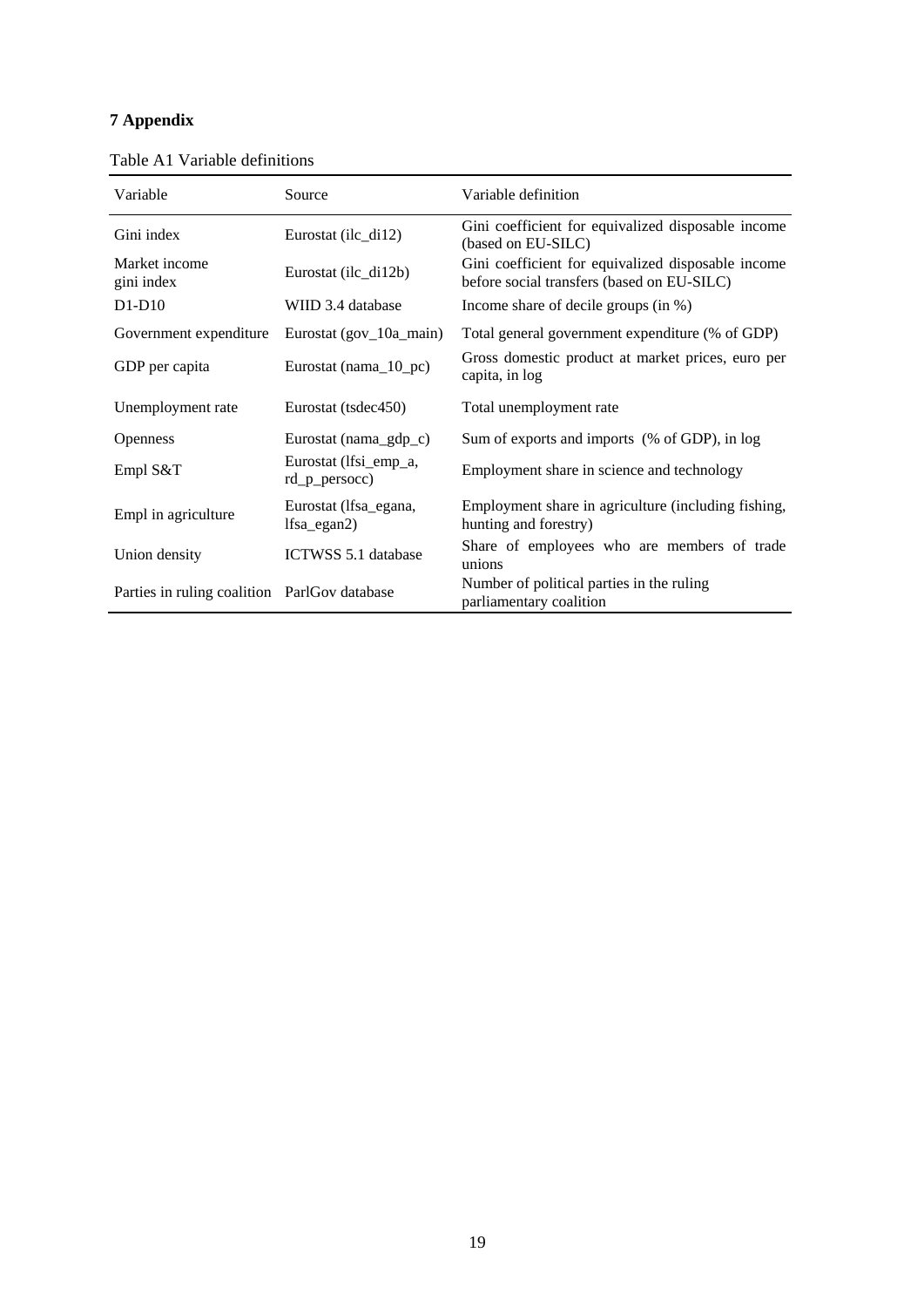| Country     | Gini  | Market<br>income<br>Gini | D <sub>10</sub> | Govern.<br>expend. | GDP per<br>capita | Unempl.<br>Rate | <b>Openness</b> | Empl.<br>in S&T | Empl. in<br>agriculture | Union<br>density |
|-------------|-------|--------------------------|-----------------|--------------------|-------------------|-----------------|-----------------|-----------------|-------------------------|------------------|
| Austria     | 26.97 | 46.43                    | 22.11           | 51.57              | 10.47             | 5.09            | 4.67            | 14.61           | 4.56                    | 29.53            |
| Belgium     | 26.66 | 47.75                    | 21.39           | 52.40              | 10.42             | 7.96            | 5.08            | 13.80           | 1.52                    | 54.61            |
| Bulgaria    | 34.27 | 49.06                    | 25.90           | 36.92              | 8.55              | 9.62            | 4.88            | 5.69            | 6.86                    | 17.43            |
| Croatia     | 30.96 | 49.02                    | 22.78           | 47.70              | 9.24              | 15.18           | 4.44            | 6.71            | 10.84                   | 31.14            |
| Czech Rep.  | 25.11 | 44.54                    | 21.83           | 42.49              | 9.61              | 6.55            | 4.91            | 11.11           | 3.23                    | 16.15            |
| Denmark     | 25.75 | 49.24                    | 20.95           | 53.87              | 10.71             | 5.78            | 4.59            | 19.66           | 2.56                    | 67.74            |
| Estonia     | 33.14 | 47.99                    | 24.80           | 37.81              | 9.38              | 9.33            | 5.05            | 8.85            | 4.42                    | 7.72             |
| Finland     | 25.76 | 46.28                    | 21.68           | 52.91              | 10.46             | 8.05            | 4.39            | 22.91           | 4.17                    | 69.56            |
| Germany     | 28.96 | 54.85                    | 23.20           | 45.00              | 10.38             | 7.32            | 4.49            | 14.41           | 1.70                    | 19.01            |
| Greece      | 33.72 | 52.10                    | 25.40           | 51.37              | 9.90              | 14.95           | 4.06            | 9.02            | 11.70                   | 23.00            |
| Hungary     | 27.15 | 51.41                    | 22.47           | 49.53              | 9.22              | 9.10            | 5.11            | 8.06            | 4.68                    | 13.06            |
| Iceland     | 25.49 | 39.02                    | 22.33           | 45.33              | 10.40             | 4.75            | 4.53            | 19.40           | 5.29                    | 84.94            |
| Ireland     | 30.74 | 50.88                    | 24.21           | 41.46              | 10.56             | 9.47            | 5.14            | 10.76           | 4.59                    | 33.06            |
| Italy       | 32.23 | 48.05                    | 24.73           | 49.04              | 10.21             | 8.66            | 4.01            | 9.74            | 3.67                    | 35.34            |
| Latvia      | 36.29 | 50.14                    | 27.03           | 38.58              | 9.14              | 12.17           | 4.71            | 6.38            | 8.86                    | 14.83            |
| Lithuania   | 34.71 | 51.26                    | 26.18           | 37.77              | 9.17              | 10.71           | 4.95            | 8.83            | 9.89                    | 9.69             |
| Luxembourg  | 27.94 | 45.78                    | 22.60           | 42.31              | 11.28             | 4.98            | 5.74            | 22.26           | 1.50                    | 36.25            |
| Netherlands | 26.40 | 45.29                    | 21.99           | 45.39              | 10.55             | 5.51            | 5.01            | 13.13           | 2.44                    | 18.94            |
| Norway      | 24.61 | 44.45                    | 21.28           | 43.36              | 11.11             | 3.41            | 4.25            | 14.49           | 2.58                    | 53.33            |
| Poland      | 31.91 | 49.73                    | 24.85           | 43.91              | 9.12              | 10.54           | 4.45            | 5.49            | 13.17                   | 14.30            |
| Portugal    | 35.70 | 52.53                    | 28.02           | 48.18              | 9.72              | 11.39           | 4.28            | 9.07            | 7.16                    | 19.86            |
| Romania     | 34.91 | 53.78                    | 25.24           | 37.69              | 8.77              | 6.68            | 4.36            | 3.54            | 26.04                   | 25.26            |
| Slovakia    | 25.45 | 42.69                    | 21.13           | 40.28              | 9.41              | 13.24           | 5.15            | 7.13            | 3.72                    | 16.44            |
| Slovenia    | 23.75 | 42.14                    | 19.76           | 48.06              | 9.78              | 7.19            | 4.92            | 13.67           | 7.24                    | 26.22            |
| Spain       | 33.08 | 47.33                    | 24.28           | 42.92              | 10.05             | 17.08           | 4.10            | 10.87           | 4.39                    | 16.33            |
| Sweden      | 24.20 | 49.83                    | 19.82           | 51.23              | 10.58             | 7.55            | 4.51            | 17.70           | 1.89                    | 70.49            |
| Switzerland | 29.22 | 48.72                    | 23.74           | 33.42              | 10.94             | 4.34            | 4.54            | 16.66           | 3.08                    | 16.46            |
| Unit. King. | 32.50 | 53.10                    | 25.36           | 44.27              | 10.31             | 6.62            | 4.11            | 12.33           | 1.09                    | 26.67            |

Table A2 Country variables (average values, 2004-2015)

Source: Eurostat, ICTWSS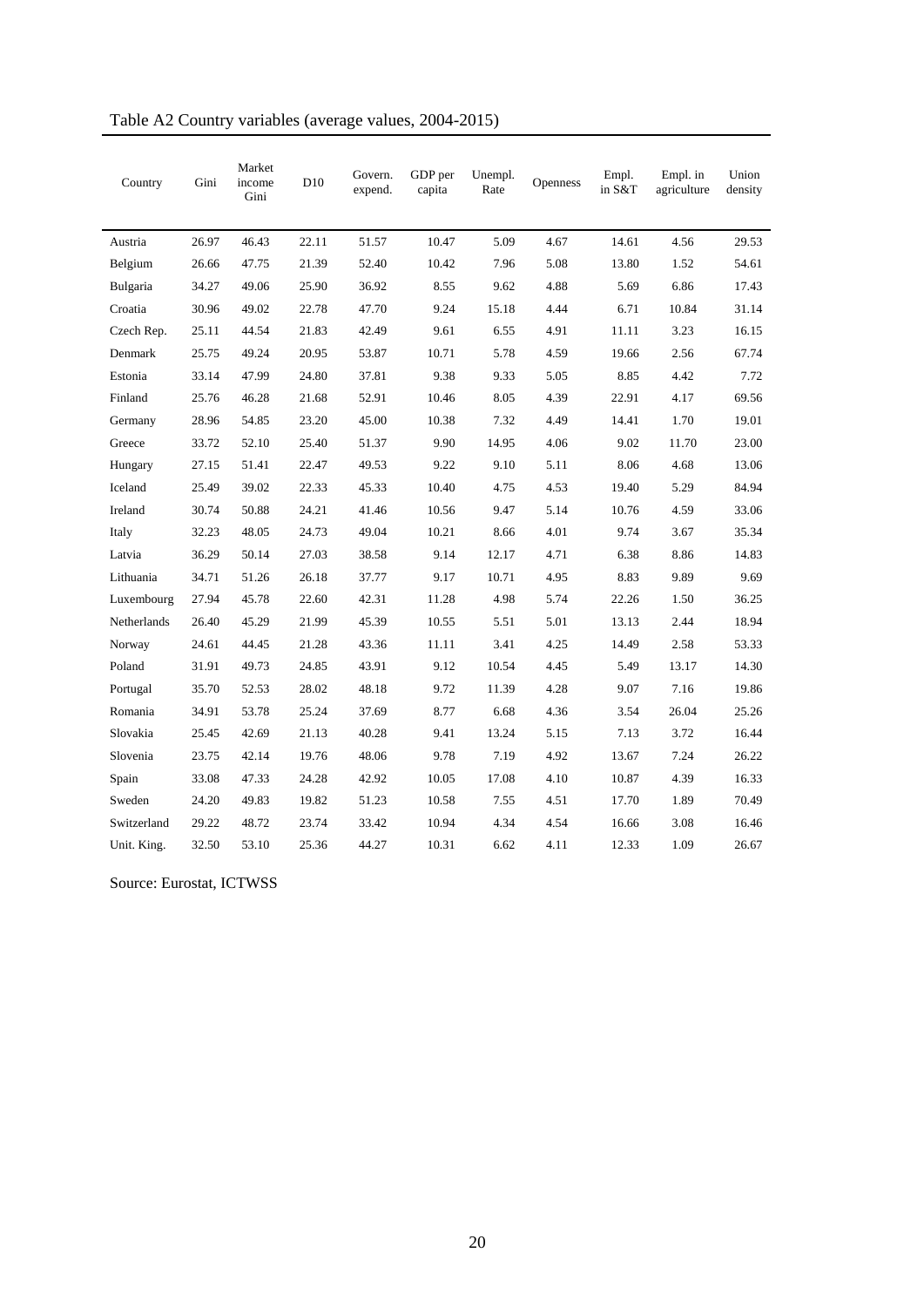|                    | (1)      |       | (2)      |       |
|--------------------|----------|-------|----------|-------|
| Government expend. | $-0.18$  | ***   | $-0.18$  | ***   |
|                    | (0.04)   |       | (0.04)   |       |
| GDP pc             | $-63.15$ | ***   | $-55.92$ | ***   |
|                    | (16.00)  |       | (19.31)  |       |
| GDP pc sq.         | 3.17     | ***   | 2.88     | $***$ |
|                    | (0.83)   |       | (0.98)   |       |
| Unempl. rate       | 0.13     | ***   | 0.18     | ***   |
|                    | (0.03)   |       | (0.03)   |       |
| <b>Openness</b>    | $-2.66$  | $***$ | $-2.5$   | $**$  |
|                    | (1.14)   |       | (1.16)   |       |
| Empl $S&T$         |          |       | $-0.79$  | ***   |
|                    |          |       | (0.24)   |       |
| Empl S&T sq.       |          |       | 2.77     | $***$ |
|                    |          |       | (0.89)   |       |
| Empl in agricul.   |          |       | 0.05     |       |
|                    |          |       | (0.12)   |       |
| Union density      |          |       | $-0.01$  |       |
|                    |          |       | (0.03)   |       |
| Constant           | 361.75   | ***   | 322.82   | ***   |
|                    | (77.29)  |       | (95.89)  |       |
| N                  | 316      |       | 316      |       |
| Within R2          | 0.21     |       | 0.24     |       |

Table A3 Determinants of income inequality. Random-effects panel estimations.

Source: Own calculations based on data from Eurostat, ICTWSS.

Notes: Dependent variable is the Gini index based on equivalized disposable income. Explanatory variables are lagged 1 year and all models include year fixed effects. Observations weighted by population size.  $* < 0.10, ** <$  $0.05$ , \*\*\* < 0.01.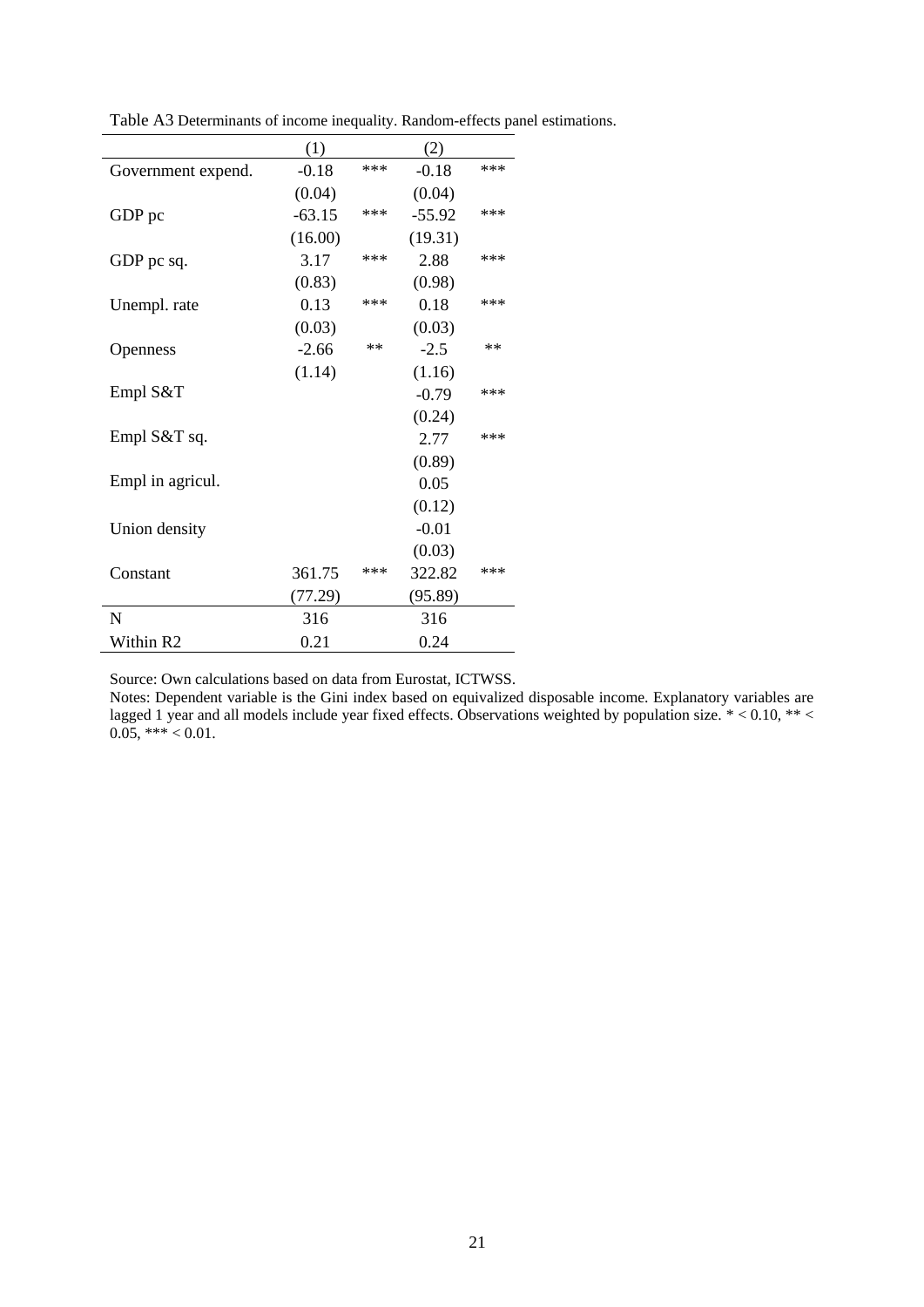Figure A1 Gini index, 2004-2015



Source: Eurostat (2017a)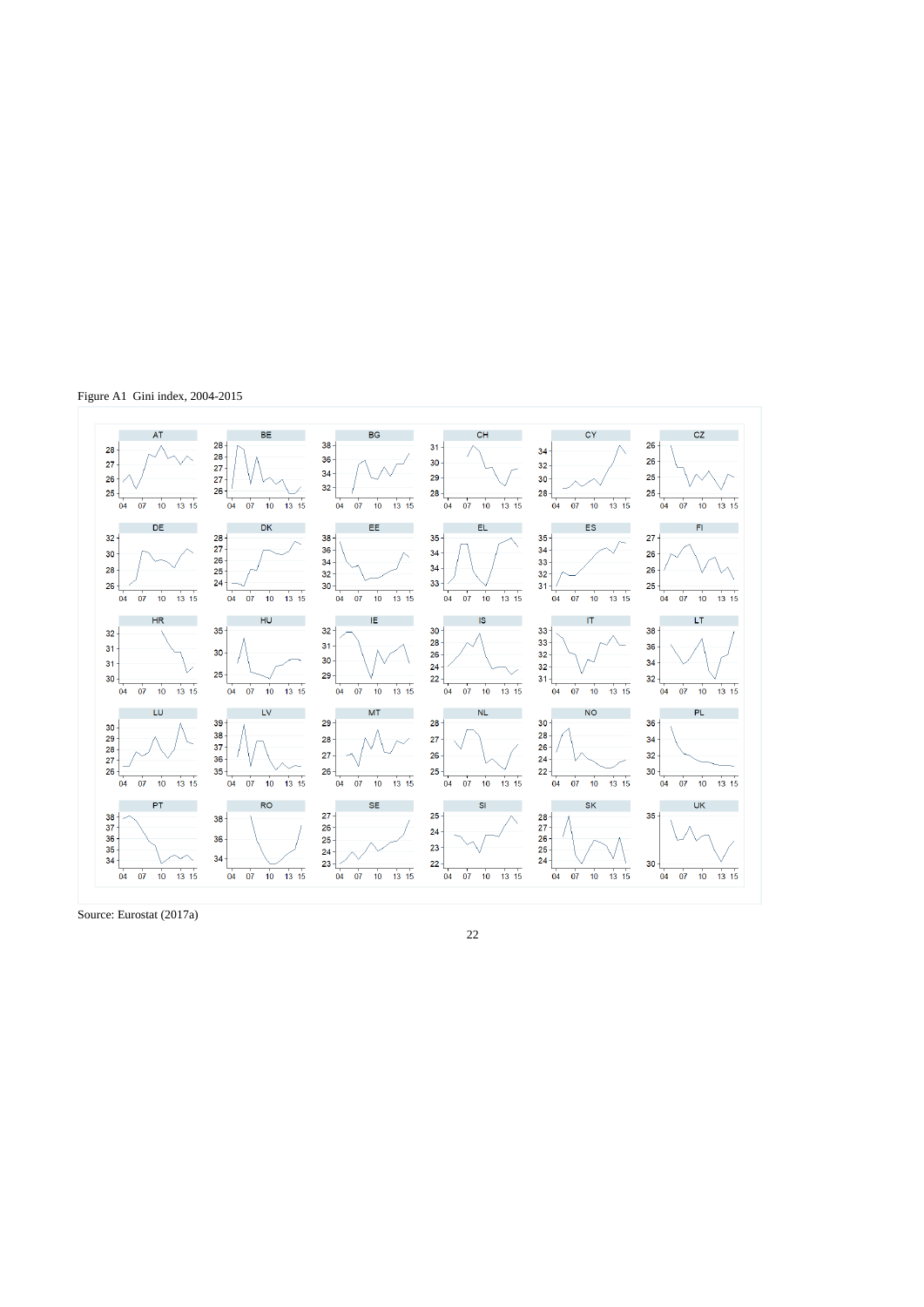Figure A2 Government expenditure (% GDP), 2004-2015



Source: Eurostat (2017b)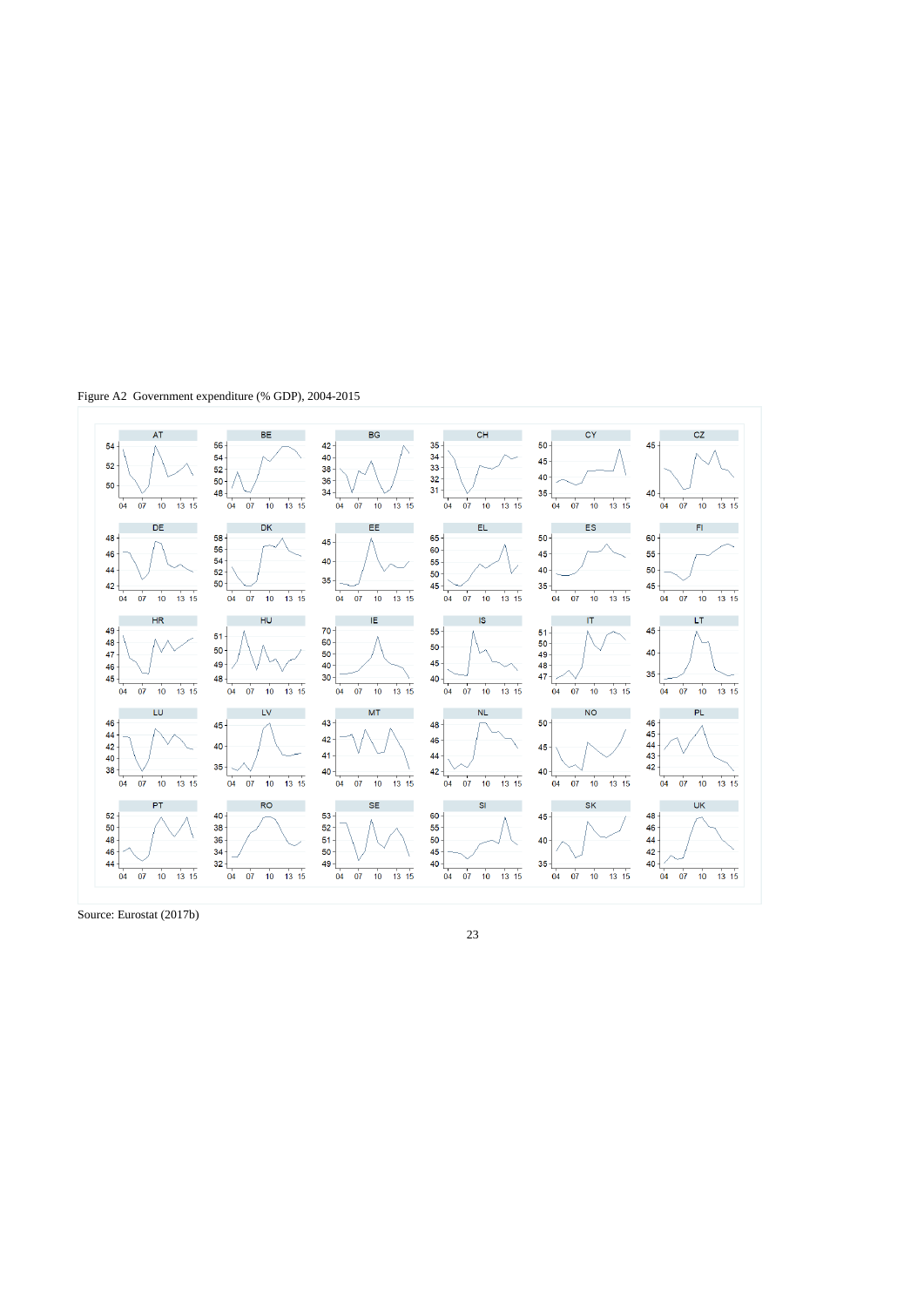Figure A3 Number of political parties in the ruling coalition, 2004-2015



Source: ParlGov database (Döring and Manow, 2018).